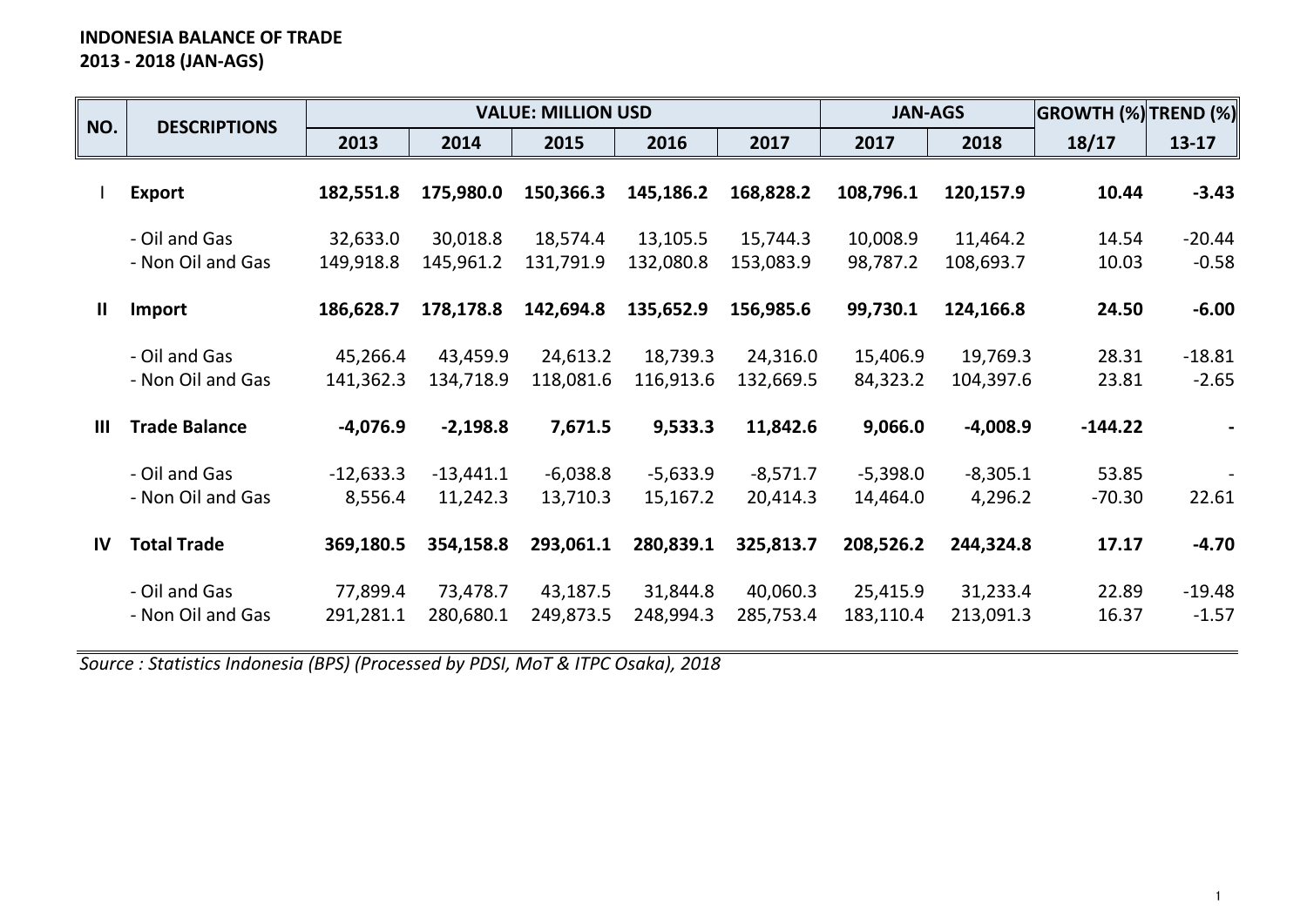# **INDONESIA BALANCE OF TRADE 2013 - 2018 (JAN-AGS)**

|                |                                    |                         |                         | <b>QUANTITY: THOUSAND MT</b> |                         |                         | <b>JAN-AGS</b>          |                         | <b>GROWTH (%) TREND (%)</b> |                    |
|----------------|------------------------------------|-------------------------|-------------------------|------------------------------|-------------------------|-------------------------|-------------------------|-------------------------|-----------------------------|--------------------|
| NO.            | <b>DESCRIPTIONS</b>                | 2013                    | 2014                    | 2015                         | 2016                    | 2017                    | 2017                    | 2018                    | 18/17                       | $13 - 17$          |
|                | <b>Export</b>                      | 700,005.0               | 549,465.5               | 509,661.8                    | 514,784.6               | 545,846.6               | 349,716.1               | 398,703.5               | 14.01                       | $-5.47$            |
|                | - Oil and Gas<br>- Non Oil and Gas | 44,041.9<br>655,963.2   | 41,743.1<br>507,722.3   | 44,964.7<br>464,697.1        | 43,328.8<br>471,455.8   | 42,505.0<br>503,341.7   | 27,219.6<br>322,496.5   | 26,149.4<br>372,554.1   | $-3.93$<br>15.52            | $-0.34$<br>$-5.86$ |
| $\mathbf{II}$  | Import                             | 141,109.6               | 147,734.3               | 147,093.3                    | 152,025.5               | 160,749.3               | 104,052.5               | 112,599.9               | 8.21                        | 2.93               |
|                | - Oil and Gas<br>- Non Oil and Gas | 49,053.7<br>92,055.9    | 48,869.4<br>98,864.9    | 48,309.1<br>98,784.2         | 48,325.8<br>103,699.7   | 50,370.1<br>110,379.2   | 32,922.8<br>71,129.8    | 32,832.1<br>79,767.8    | $-0.28$<br>12.14            | 0.42<br>4.19       |
| $\mathbf{III}$ | <b>Trade Balance</b>               | 558,895.4               | 401,731.2               | 362,568.4                    | 362,759.1               | 385,097.3               | 245,663.5               | 286,103.6               | 16.46                       | $-8.12$            |
|                | - Oil and Gas<br>- Non Oil and Gas | $-5,011.8$<br>563,907.3 | $-7,126.3$<br>408,857.4 | $-3,344.5$<br>365,912.9      | $-4,997.0$<br>367,756.1 | $-7,865.1$<br>392,962.4 | $-5,703.2$<br>251,366.7 | $-6,682.7$<br>292,786.3 | 17.17<br>16.48              | $-7.95$            |
| IV             | <b>Total Trade</b>                 | 841,114.6               | 697,199.7               | 656,755.1                    | 666,810.1               | 706,595.9               | 453,768.6               | 511,303.4               | 12.68                       | $-3.85$            |
|                | - Oil and Gas<br>- Non Oil and Gas | 93,095.6<br>748,019.0   | 90,612.5<br>606,587.2   | 93,273.8<br>563,481.3        | 91,654.5<br>575,155.5   | 92,875.0<br>613,720.9   | 60,142.3<br>393,626.3   | 58,981.5<br>452,321.9   | $-1.93$<br>14.91            | 0.07<br>$-4.39$    |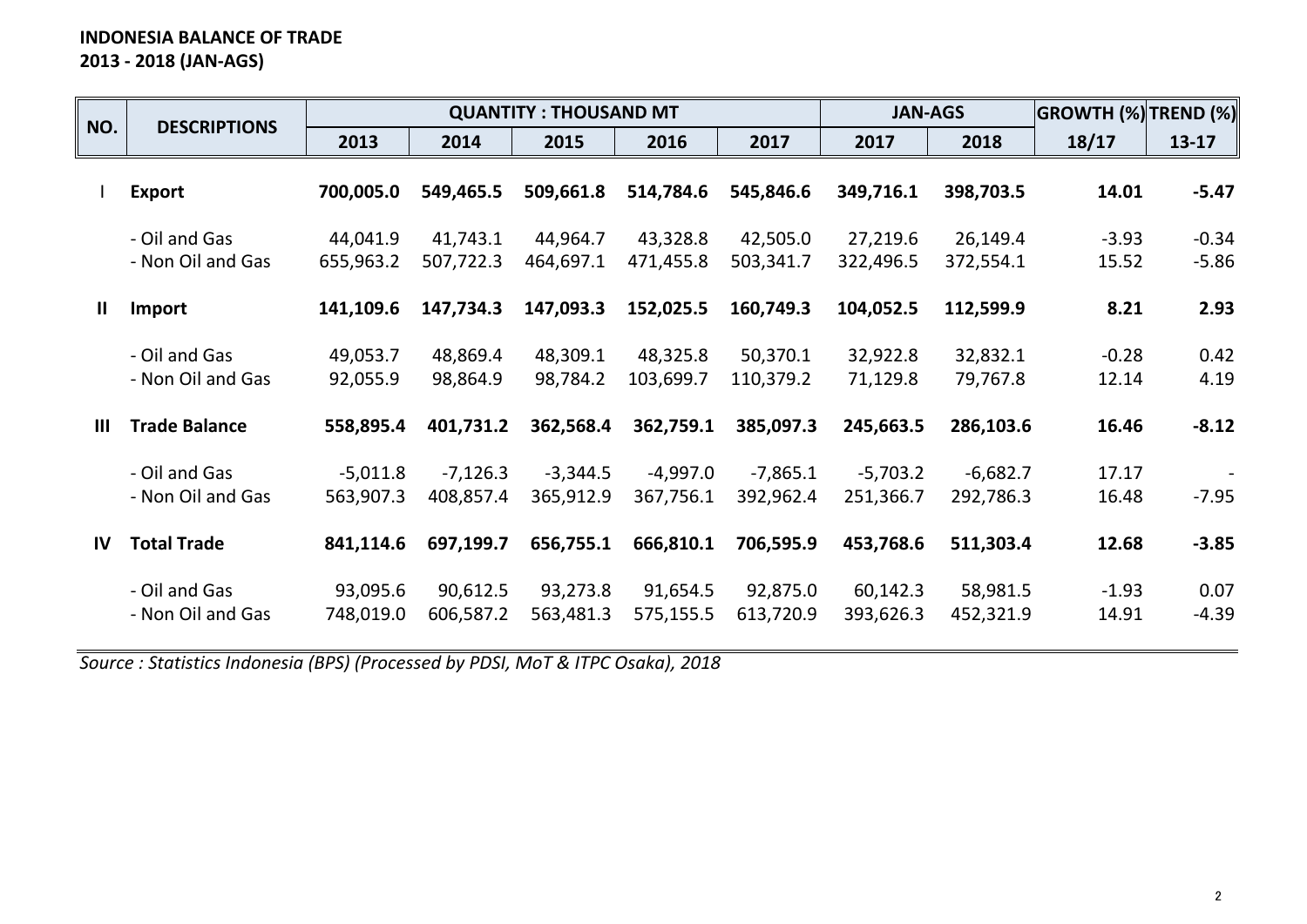# **BILATERAL TRADE BALANCE BETWEEN INDONESIA AND JAPAN 2013 - 2018 (JAN-AGS)**

| NO.            | <b>DESCRIPTIONS</b>                |                        |                       | <b>VALUE: MILLION USD</b> |                     |                     | <b>JAN-AGS</b>      |                     | <b>GROWTH (%)</b> | TREND $(\%)$        |
|----------------|------------------------------------|------------------------|-----------------------|---------------------------|---------------------|---------------------|---------------------|---------------------|-------------------|---------------------|
|                |                                    | 2013                   | 2014                  | 2015                      | 2016                | 2017                | 2017                | 2018                | 18/17             | $13-17$             |
|                | <b>Export</b>                      | 27,086.3               | 23,117.5              | 18,020.9                  | 16,098.6            | 17,798.8            | 11,293.7            | 13,313.5            | 17.88             | $-11.32$            |
|                | - Oil and Gas<br>- Non Oil and Gas | 11,002.1<br>16,084.1   | 8,551.7<br>14,565.7   | 4,924.8<br>13,096.1       | 2,889.1<br>13,209.5 | 3,108.2<br>14,690.6 | 2,009.0<br>9,284.8  | 2,136.1<br>11,177.4 | 6.33<br>20.38     | $-30.33$<br>$-2.75$ |
| $\mathbf{H}$   | Import                             | 19,284.6               | 17,007.6              | 13,263.5                  | 12,984.8            | 15,240.0            | 9,700.3             | 12,006.4            | 23.77             | $-7.14$             |
|                | - Oil and Gas<br>- Non Oil and Gas | 230.5<br>19,054.1      | 69.4<br>16,938.2      | 30.8<br>13,232.7          | 58.0<br>12,926.8    | 30.8<br>15,209.3    | 17.6<br>9,682.7     | 23.4<br>11,983.0    | 32.88<br>23.76    | $-34.34$<br>$-6.96$ |
| $\mathbf{III}$ | <b>Trade Balance</b>               | 7,801.7                | 6,109.9               | 4,757.4                   | 3,113.8             | 2,558.8             | 1,593.5             | 1,307.1             | $-17.97$          | $-25.20$            |
|                | - Oil and Gas<br>- Non Oil and Gas | 10,771.6<br>$-2,970.0$ | 8,482.3<br>$-2,372.4$ | 4,894.0<br>$-136.6$       | 2,831.1<br>282.7    | 3,077.4<br>$-518.6$ | 1,991.4<br>$-397.9$ | 2,112.7<br>$-805.6$ | 6.09<br>102.46    | $-30.25$            |
| IV             | <b>Total Trade</b>                 | 46,370.8               | 40,125.1              | 31,284.4                  | 29,083.4            | 33,038.8            | 20,994.0            | 25,319.9            | 20.61             | $-9.51$             |
|                | - Oil and Gas<br>- Non Oil and Gas | 11,232.6<br>35,138.2   | 8,621.1<br>31,503.9   | 4,955.6<br>26,328.8       | 2,947.1<br>26,136.2 | 3,138.9<br>29,899.9 | 2,026.6<br>18,967.4 | 2,159.5<br>23,160.4 | 6.56<br>22.11     | $-30.39$<br>$-4.97$ |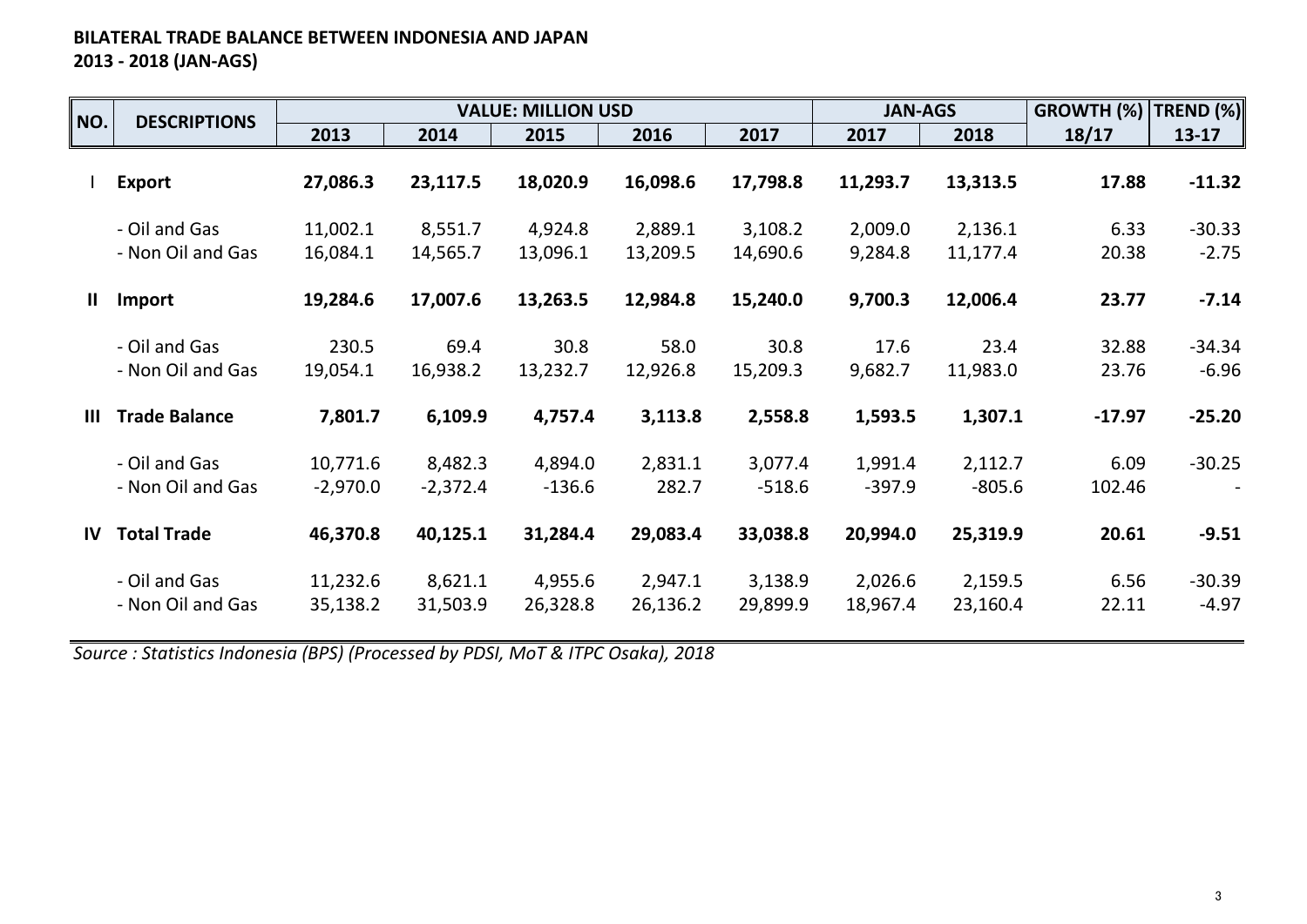# **BILATERAL TRADE BALANCE BETWEEN INDONESIA AND JAPAN 2013 - 2018 (JAN-AGS)**

| NO.            | <b>DESCRIPTIONS</b>                |                      |                      | <b>QUANTITY: THOUSAND MT</b> |                     |                     | <b>JAN-AGS</b>      |                     | GROWTH (%)          | TREND $(\%)$        |
|----------------|------------------------------------|----------------------|----------------------|------------------------------|---------------------|---------------------|---------------------|---------------------|---------------------|---------------------|
|                |                                    | 2013                 | 2014                 | 2015                         | 2016                | 2017                | 2017                | 2018                | 18/17               | $13 - 17$           |
|                | <b>Export</b>                      | 57,892.4             | 50,964.5             | 47,774.6                     | 47,844.0            | 45,634.2            | 29,703.2            | 28,012.5            | $-5.69$             | $-5.25$             |
|                | - Oil and Gas<br>- Non Oil and Gas | 13,216.0<br>44,676.4 | 10,395.0<br>40,569.5 | 10,220.2<br>37,554.4         | 9,068.8<br>38,775.2 | 8,192.6<br>37,441.6 | 5,256.4<br>24,446.8 | 4,632.9<br>23,379.5 | $-11.86$<br>$-4.37$ | $-10.35$<br>$-3.91$ |
| Ш              | Import                             | 5,106.3              | 4,419.3              | 4,029.1                      | 4,170.4             | 4,144.7             | 2,644.4             | 3,034.8             | 14.76               | $-4.64$             |
|                | - Oil and Gas<br>- Non Oil and Gas | 223.5<br>4,882.8     | 41.7<br>4,377.6      | 21.0<br>4,008.1              | 88.9<br>4,081.5     | 21.5<br>4,123.2     | 10.4<br>2,634.1     | 15.3<br>3,019.5     | 47.61<br>14.63      | $-32.49$<br>$-4.00$ |
| $\mathbf{III}$ | <b>Trade Balance</b>               | 52,786.1             | 46,545.2             | 43,745.5                     | 43,673.6            | 41,489.5            | 27,058.8            | 24,977.7            | $-7.69$             | $-5.31$             |
|                | - Oil and Gas<br>- Non Oil and Gas | 12,992.5<br>39,793.6 | 10,353.3<br>36,191.9 | 10,199.2<br>33,546.3         | 8,979.9<br>34,693.7 | 8,171.1<br>33,318.4 | 5,246.1<br>21,812.7 | 4,617.6<br>20,360.1 | $-11.98$<br>$-6.66$ | $-10.15$<br>$-3.90$ |
| $\mathsf{IV}$  | <b>Total Trade</b>                 | 62,998.7             | 55,383.7             | 51,803.7                     | 52,014.4            | 49,778.8            | 32,347.7            | 31,047.3            | $-4.02$             | $-5.20$             |
|                | - Oil and Gas<br>- Non Oil and Gas | 13,439.4<br>49,559.2 | 10,436.7<br>44,947.1 | 10,241.2<br>41,562.4         | 9,157.7<br>42,856.8 | 8,214.0<br>41,564.8 | 5,266.8<br>27,080.9 | 4,648.2<br>26,399.0 | $-11.74$<br>$-2.52$ | $-10.55$<br>$-3.92$ |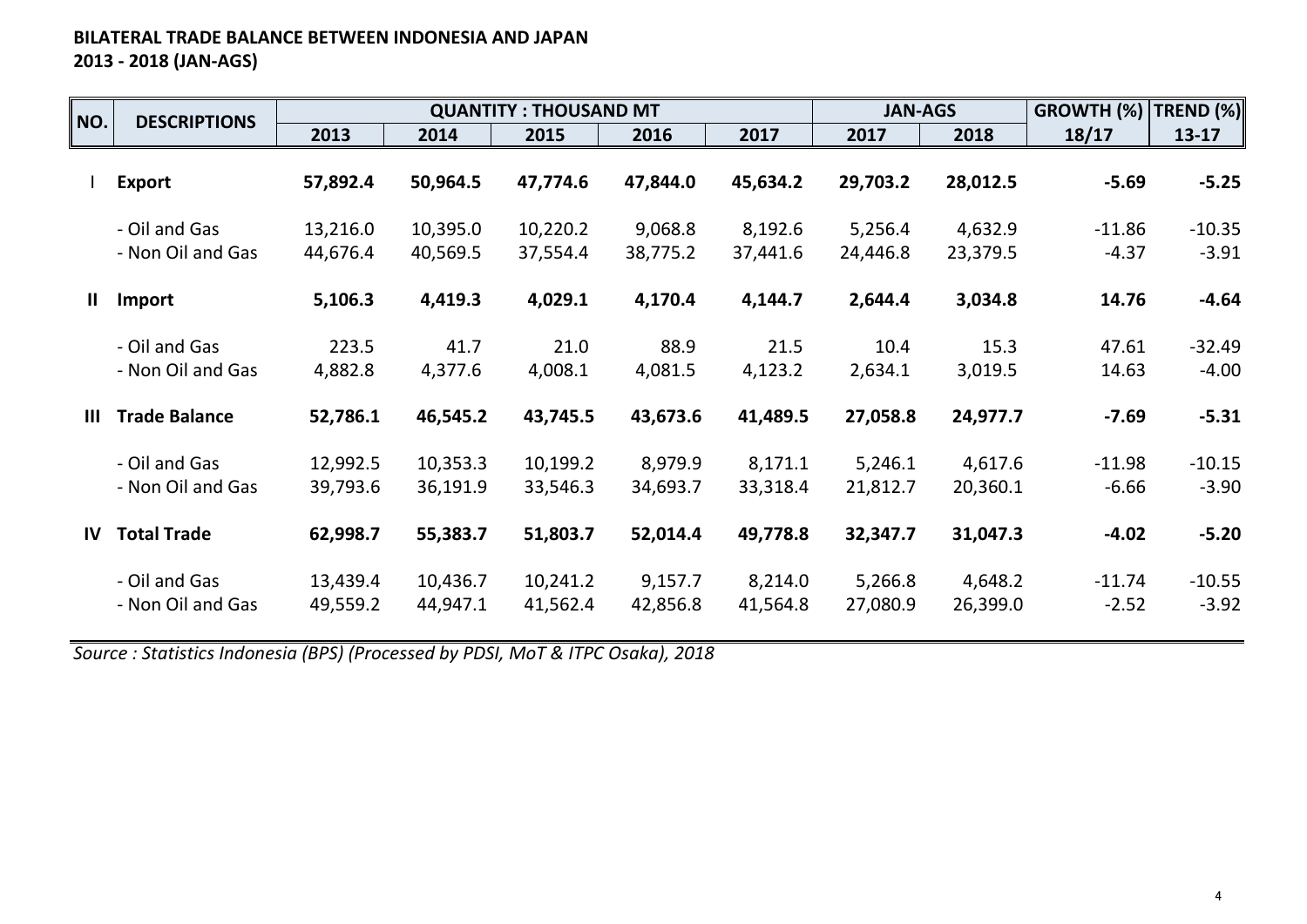|                |           |                                                                                                                                                                               | <b>VALUE: MILLION USD</b> |          |          |          |          | <b>JAN-AGS</b> |          | <b>GROWTH (%)</b> TREND (%) |           |
|----------------|-----------|-------------------------------------------------------------------------------------------------------------------------------------------------------------------------------|---------------------------|----------|----------|----------|----------|----------------|----------|-----------------------------|-----------|
| <b>NO</b>      | <b>HS</b> | <b>DESCRIPTIONS</b>                                                                                                                                                           | 2013                      | 2014     | 2015     | 2016     | 2017     | 2017           | 2018     | 18/17                       | $13 - 17$ |
|                |           | <b>TOTAL EXPORT</b>                                                                                                                                                           | 27,086.3                  | 23,117.5 | 18,020.9 | 16,098.6 | 17,798.8 | 11,293.7       | 13,313.5 | 17.88                       | $-11.32$  |
|                |           | <b>OIL AND GAS</b>                                                                                                                                                            | 11,002.1                  | 8,551.7  | 4,924.8  | 2,889.1  | 3,108.2  | 2,009.0        | 2,136.1  | 6.33                        | $-30.33$  |
| $\mathbf{1}$   | 27        | Mineral fuels, mineral oils and products of their distillation;                                                                                                               | 11,002.1                  | 8,551.7  | 4,924.8  | 2,889.1  | 3,108.2  | 2,009.0        | 2,136.1  | 6.33                        | $-30.33$  |
|                |           | bituminous substances; mineral waxes                                                                                                                                          |                           |          |          |          |          |                |          |                             |           |
|                |           | <b>NON OIL AND GAS</b>                                                                                                                                                        | 16,084.1                  | 14,565.7 | 13,096.1 | 13,209.5 | 14,690.6 | 9,284.8        | 11,177.4 | 19.50                       | $-2.75$   |
| $\mathbf{1}$   | 27        | Mineral fuels, mineral oils and products of their distillation;                                                                                                               | 3,238.6                   | 2,598.2  | 2,035.7  | 1,990.5  | 2,506.2  | 1,549.3        | 1,830.2  | 18.13                       | $-7.50$   |
|                |           | bituminous substances; mineral waxes                                                                                                                                          |                           |          |          |          |          |                |          |                             |           |
| $\overline{2}$ | 85        | Electrical machinery and equipments and parts thereof;<br>sound recorders/reproducers, television image and sound                                                             | 1,310.3                   | 1,270.6  | 1,145.1  | 1,131.1  | 1,324.1  | 855.5          | 1,013.1  | 18.43                       | $-0.95$   |
| 3              | 71        | recorders and reproducers and parts and accessories of<br>Natural and cultured pearls, precious/semi precious stones,<br>and precious metal, and articlles thereof, imitation | 630.5                     | 866.7    | 671.8    | 736.3    | 917.7    | 551.3          | 1,003.2  | 81.98                       | 6.05      |
| 4              | 26        | Ores, slag, and ash                                                                                                                                                           | 1,017.4                   | 434.6    | 1,068.2  | 1,300.4  | 1,003.6  | 496.3          | 965.1    | 94.48                       | 11.28     |
| 5              | 44        | Wood and articles of wood; wood charcoal                                                                                                                                      | 997.2                     | 996.8    | 816.7    | 793.3    | 813.4    | 525.2          | 629.4    | 19.83                       | $-6.16$   |
| 6              | 40        | Rubber and articles thereof                                                                                                                                                   | 1,336.9                   | 963.4    | 793.5    | 752.5    | 997.4    | 703.6          | 607.2    | $-13.70$                    | $-7.99$   |
| $\overline{7}$ | 75        | Nickel and articles thereof                                                                                                                                                   | 928.6                     | 1,041.4  | 795.5    | 586.8    | 633.0    | 391.1          | 524.4    | 34.09                       | $-12.54$  |
| 8              | 84        | Nuclear reactors, boilers, machinery and mechanical<br>appliances; parts thereof                                                                                              | 778.8                     | 794.2    | 674.1    | 601.7    | 670.9    | 393.5          | 451.4    | 14.72                       | $-5.59$   |
| 9              | 87        | Vehicles other than railway/tramway rolling-stock, and<br>parts and accessories thereof                                                                                       | 475.7                     | 477.5    | 479.7    | 488.5    | 537.6    | 361.0          | 385.4    | 6.77                        | 2.71      |
| 10             | 39        | Plastics and articles thereof                                                                                                                                                 | 449.4                     | 444.3    | 397.0    | 412.1    | 426.3    | 278.6          | 332.9    | 19.49                       | $-1.79$   |
| 11             | 03        | Fish and crustaceans, Molluscs and other aquatic                                                                                                                              | 641.5                     | 564.9    | 476.9    | 471.3    | 517.8    | 335.7          | 321.4    | $-4.29$                     | $-5.91$   |
| 12             | 62        | Articles of apparel and clothing accessories, not knitted or<br>crocheted                                                                                                     | 354.2                     | 339.8    | 340.7    | 359.0    | 430.9    | 273.4          | 301.1    | 10.14                       | 4.57      |
| 13             | 61        | Articles of apparel and clothing accessories, knitted or                                                                                                                      | 267.6                     | 300.0    | 336.8    | 310.4    | 360.1    | 219.3          | 272.5    | 24.30                       | 6.48      |
| 14             | 48        | Paper and paperboard; articles of paper pulp or of<br>paper/paperboard                                                                                                        | 476.3                     | 394.2    | 396.7    | 373.7    | 345.0    | 237.2          | 251.5    | 6.01                        | $-6.74$   |
| 15             | 64        | Footwear, gaiters and the like; parts of such articles                                                                                                                        | 216.1                     | 229.5    | 275.0    | 305.0    | 328.2    | 219.7          | 235.8    | 7.31                        | 11.85     |
| 16             | 15        | Animal or vegetable fats and oils and their cleavage                                                                                                                          | 101.8                     | 119.1    | 100.7    | 186.2    | 236.8    | 156.3          | 187.4    | 19.93                       | 23.81     |
|                |           | products; prepared edible fats; animal or vegetables waxes                                                                                                                    |                           |          |          |          |          |                |          |                             |           |
| 17             | 29        | Organic chemicals                                                                                                                                                             | 268.7                     | 203.2    | 189.2    | 221.9    | 265.4    | 180.3          | 178.3    | $-1.12$                     | 0.64      |
| 18             | 80        | Tin and articles thereof                                                                                                                                                      | 162.0                     | 92.6     | 75.1     | 104.5    | 201.9    | 121.5          | 138.4    | 13.91                       | 5.78      |
| 19             | 55        | Man-made staple fibres                                                                                                                                                        | 187.7                     | 189.7    | 173.7    | 168.3    | 160.3    | 102.7          | 113.0    | 10.00                       | $-4.26$   |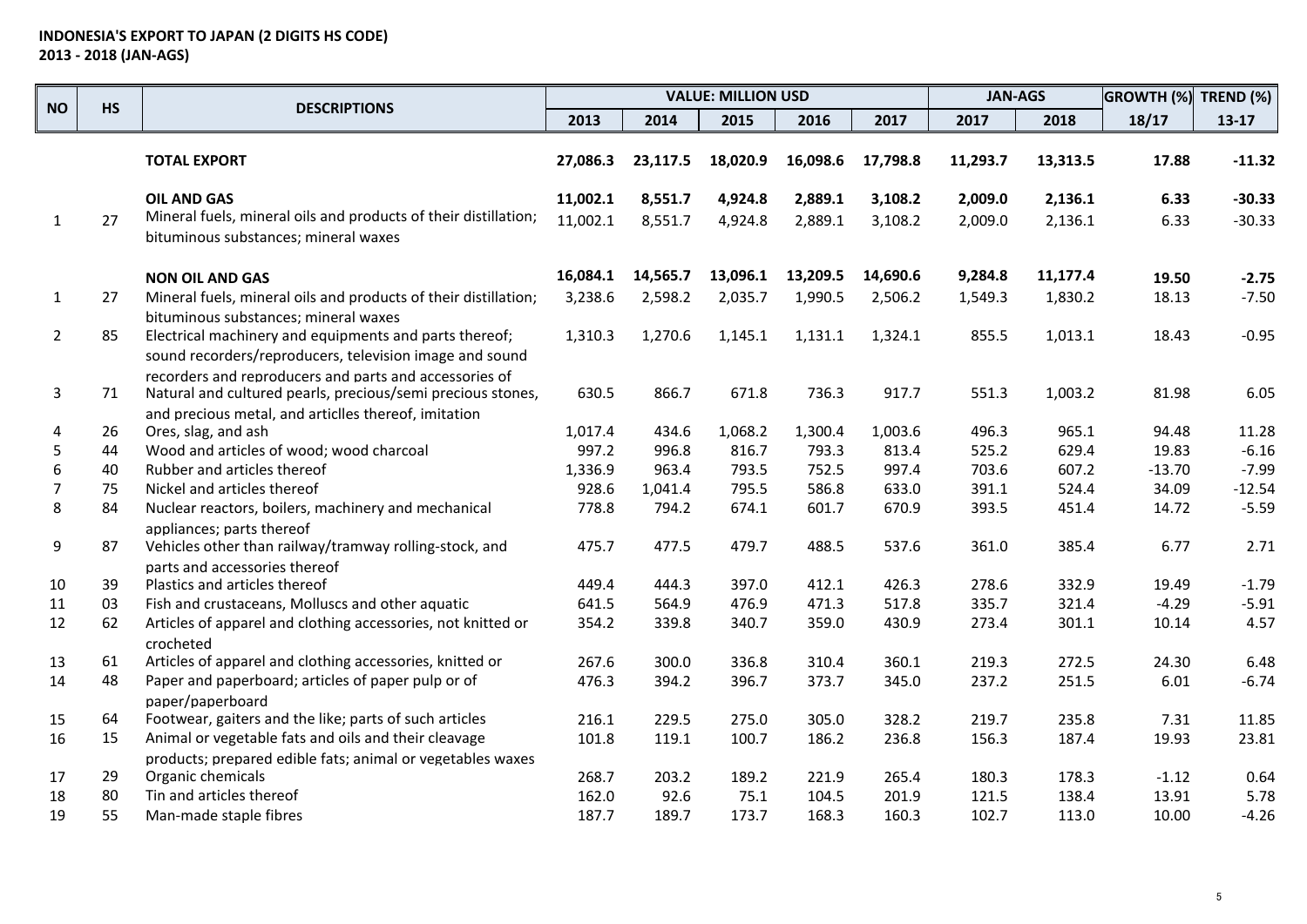|           | <b>HS</b> | <b>DESCRIPTIONS</b>                                                                     |       |       | <b>VALUE: MILLION USD</b> |       |       | <b>JAN-AGS</b> |       | GROWTH (%) TREND (%) |           |
|-----------|-----------|-----------------------------------------------------------------------------------------|-------|-------|---------------------------|-------|-------|----------------|-------|----------------------|-----------|
| <b>NO</b> |           |                                                                                         | 2013  | 2014  | 2015                      | 2016  | 2017  | 2017           | 2018  | 18/17                | $13 - 17$ |
|           |           |                                                                                         |       |       |                           |       |       |                |       |                      |           |
| 20        | 94        | Furnitures, bedding, mattresses, mattress supports,                                     | 263.5 | 241.2 | 190.0                     | 191.2 | 178.8 | 119.9          | 106.3 | $-11.32$             | $-9.58$   |
|           |           | cushions and stuffed furnishing; lamps and lighting fittings,                           |       |       |                           |       |       |                |       |                      |           |
|           |           | Not elsewhere specified or included; iluminated signs,                                  |       |       |                           |       |       |                |       |                      |           |
|           |           | iluminated name plates and the like: prefabricated                                      |       |       |                           |       |       |                |       |                      |           |
| 21        | 16        | Preparations of meat/fish/crustaceans/mollucs or other                                  | 132.3 | 144.0 | 122.8                     | 122.5 | 135.5 | 85.1           | 99.8  | 17.27                | $-1.14$   |
|           |           | aquatic invertebratas                                                                   |       |       |                           |       |       |                |       |                      |           |
| 22        | 73        | Articles of iro and steel                                                               | 164.4 | 167.3 | 106.4                     | 101.7 | 115.2 | 72.9           | 84.7  | 16.24                | $-11.38$  |
| 23        | 52        | Cotton                                                                                  | 147.7 | 152.2 | 115.5                     | 115.9 | 107.4 | 71.8           | 73.8  | 2.85                 | $-8.69$   |
| 24        | 38        | Miscellaneous chemical products                                                         | 62.7  | 65.0  | 67.2                      | 84.1  | 101.1 | 68.5           | 67.3  | $-1.82$              | 12.91     |
| 25        | 09        | Coffee, tea, mate, and spices                                                           | 127.8 | 129.9 | 139.0                     | 115.0 | 100.5 | 68.7           | 66.2  | $-3.65$              | $-5.85$   |
| 26        | 92        | Musical instruments; parts and accessories of such articles                             | 108.6 | 113.5 | 95.4                      | 102.4 | 96.4  | 63.3           | 62.1  | $-1.82$              | $-3.35$   |
| 27        | 54        | Man-made filaments                                                                      | 89.6  | 93.5  | 94.3                      | 87.3  | 88.4  | 58.4           | 54.6  | $-6.60$              | $-0.94$   |
| 28        | 14        | Vegetable plaiting materials; vegetable products not<br>elsewhere specified or included | 8.2   | 8.6   | 20.5                      | 35.6  | 79.4  | 49.5           | 54.6  | 10.14                | 81.59     |
| 29        | 74        | Cooper and articles thereof                                                             | 54.8  | 92.2  | 43.7                      | 43.4  | 67.4  | 55.5           | 53.1  | $-4.24$              | $-3.36$   |
| 30        | 63        | Other made up textile articles; sets; worn clothing and worn                            | 64.1  | 69.0  | 62.4                      | 66.3  | 67.1  | 38.2           | 50.3  | 31.50                | 0.53      |
|           |           | textile articles; rags                                                                  |       |       |                           |       |       |                |       |                      |           |
| 31        | 76        | Aluminium and articles thereof                                                          | 276.0 | 119.3 | 23.4                      | 31.6  | 36.4  | 30.3           | 47.7  | 57.15                | $-41.62$  |
| 32        | 28        | Inorganic chemicals; organic or inorganic compounds of                                  | 77.1  | 108.3 | 80.1                      | 83.3  | 59.9  | 47.6           | 45.9  | $-3.62$              | $-7.39$   |
|           |           | precious metals, of rare-earth, of radioactive elements or of                           |       |       |                           |       |       |                |       |                      |           |
| 33        | 30        | Pharmaceutical products                                                                 | 31.6  | 39.6  | 40.1                      | 64.1  | 65.5  | 39.9           | 45.2  | 13.39                | 21.42     |
| 34        | 32        | Tanning or dyeing extracts, tannins and their                                           | 21.1  | 24.2  | 22.5                      | 49.7  | 59.7  | 38.8           | 36.4  | $-6.12$              | 32.34     |
|           |           | derivatives; dyes, pigments and other colouring matter;                                 |       |       |                           |       |       |                |       |                      |           |
|           |           | paints and varnishes: putty and other mastics: ink                                      |       |       |                           |       |       |                |       |                      |           |
| 35        | 47        | Pulp of wood or of other fibrous cellulosic material;                                   | 59.9  | 76.9  | 72.5                      | 45.4  | 52.2  | 33.1           | 32.4  | $-2.36$              | $-7.71$   |
|           |           | recovered (waste and scrap) paper or paperboard                                         |       |       |                           |       |       |                |       |                      |           |
| 36        | 56        | Wadding, felt, and non-wovens; special yarn; twine,                                     | 30.1  | 34.1  | 40.0                      | 41.9  | 50.1  | 31.6           | 31.4  | $-0.48$              | 13.04     |
|           |           | cordage, ropes and cables and articles theoreof                                         |       |       |                           |       |       |                |       |                      |           |
| 37        | 69        | Ceramic products                                                                        | 37.0  | 41.1  | 37.0                      | 38.9  | 41.1  | 25.2           | 31.0  | 22.95                | 1.58      |
| 38        | 90        | Optical, photographic, cinematographic, measuring,                                      | 59.8  | 57.4  | 48.8                      | 40.9  | 33.6  | 20.3           | 28.7  | 41.12                | $-13.86$  |
|           |           | checking, precision, medical or surgical instruments and                                |       |       |                           |       |       |                |       |                      |           |
|           |           | apparatus: parts and accessories thereof                                                |       |       |                           |       |       |                |       |                      |           |
| 39        | 95        | Toys, games and sports requisiters; parts and accessories                               | 29.2  | 31.2  | 27.3                      | 35.6  | 37.3  | 25.0           | 25.0  | 0.05                 | 6.44      |
| 40        | 18        | Cocoa and cocoa preparations                                                            | 26.4  | 37.0  | 34.8                      | 41.7  | 27.7  | 18.1           | 23.5  | 29.91                | 2.14      |
| 41        | 59        | Impregnated, coated, covered or laminated textile fabrics;                              | 24.7  | 24.2  | 19.2                      | 20.4  | 27.6  | 17.8           | 22.4  | 25.75                | 0.56      |
|           |           | textile articles of a kind suitable for industrial use                                  |       |       |                           |       |       |                |       |                      |           |
| 42        | 72        | Iron and steel                                                                          | 35.4  | 47.9  | 38.5                      | 18.3  | 16.1  | 10.1           | 20.6  | 103.39               | $-22.40$  |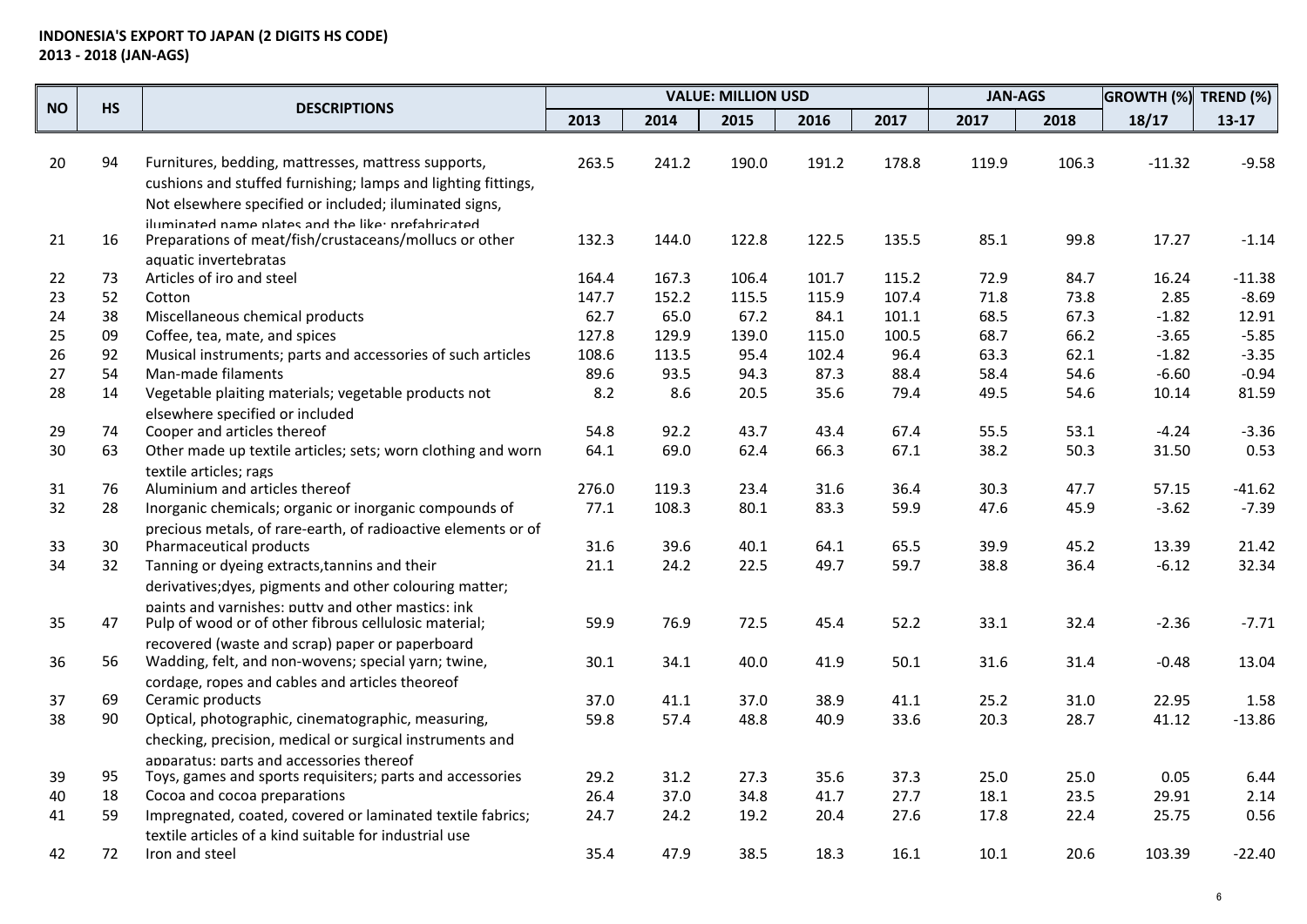|           |           |                                                                        |         |      | <b>VALUE: MILLION USD</b> |      |      | <b>JAN-AGS</b> |      | <b>GROWTH (%) TREND (%)</b> |          |
|-----------|-----------|------------------------------------------------------------------------|---------|------|---------------------------|------|------|----------------|------|-----------------------------|----------|
| <b>NO</b> | <b>HS</b> | <b>DESCRIPTIONS</b>                                                    | 2013    | 2014 | 2015                      | 2016 | 2017 | 2017           | 2018 | 18/17                       | $13-17$  |
|           |           |                                                                        |         |      |                           |      |      |                |      |                             |          |
| 43        | 42        | Articles of leather; saddlery and harness; travel goods,               | 21.7    | 21.4 | 23.6                      | 27.2 | 32.8 | 22.7           | 20.5 | $-9.76$                     | 11.24    |
|           |           | handbags and similar containers; articles of animal gut                |         |      |                           |      |      |                |      |                             |          |
|           |           | (other than silk-worm gut)                                             |         |      |                           |      |      |                |      |                             |          |
| 44        | 70        | Glass and glassware                                                    | 23.4    | 23.2 | 24.6                      | 26.9 | 19.9 | 13.8           | 18.8 | 36.26                       | $-1.70$  |
| 45        | 83        | Miscellaneous articles of base metal                                   | 35.4    | 35.6 | 27.7                      | 29.5 | 27.3 | 18.4           | 17.8 | $-3.50$                     | $-6.86$  |
| 46        | 34        | Soap, organic surfasce-active agents, washing, and                     | 20.3    | 15.0 | 15.7                      | 18.5 | 22.6 | 15.0           | 16.7 | 11.06                       | 4.33     |
|           |           | lubricating preparation, artificial waxes, prepared waxes,             |         |      |                           |      |      |                |      |                             |          |
|           |           | polishing or scouring preparations, candles and similar                |         |      |                           |      |      |                |      |                             |          |
|           |           | articles modelling nastes "dental waxes" and dental                    |         |      |                           |      |      |                |      |                             |          |
| 47        | 82        | Tools, implements, cutlery, spoon and forks, of base metal             | 9.6     | 5.6  | 6.8                       | 8.9  | 17.8 | 9.9            | 16.6 | 68.50                       | 18.55    |
|           |           | and parts thereof of base metal                                        |         |      |                           |      |      |                |      |                             |          |
| 48        | 24        | Tobacco and manufactured tobacco substitutes                           | 2.4     | 2.1  | 2.3                       | 3.9  | 10.8 | 6.3            | 16.6 | 163.86                      | 43.42    |
| 49        | 57        | Carpets and other textile floor coverings                              | 12.5    | 14.7 | 14.9                      | 17.5 | 22.2 | 14.7           | 15.4 | 4.74                        | 14.12    |
| 50        | 07        | Edible vegetables and certain roots and tubers                         | 18.0    | 16.4 | 16.0                      | 16.8 | 21.7 | 15.6           | 14.5 | $-6.85$                     | 4.00     |
| 51        | 19        | Preparations of cereals, flour, starch or milk; pastrycooks'           | 4.7     | 5.7  | 5.0                       | 10.5 | 15.9 | 10.4           | 12.0 | 14.58                       | 35.70    |
| 52        | 20        | Preparations of vegetables, fruits, nuts or other part of              | 12.6    | 14.2 | 17.6                      | 14.4 | 16.4 | 11.3           | 10.8 | $-4.40$                     | 5.62     |
| 53        | 96        | Miscellaneous manufactured articles                                    | 15.5    | 17.0 | 15.4                      | 17.3 | 15.1 | 9.7            | 9.8  | 1.23                        | $-0.36$  |
| 54        | 23        | Residues and waste from the food industries; prepared<br>animal fodder | 18.2    | 19.2 | 18.4                      | 14.4 | 10.2 | 6.1            | 8.9  | 45.25                       | $-13.41$ |
| 55        | 21        | Miscellaneous edible preparations                                      | 8.2     | 8.9  | 8.1                       | 7.9  | 12.8 | 8.4            | 8.5  | 1.72                        | 7.97     |
| 56        | 78        | Lead and articles thereof                                              | 0.0     | 0.0  | 3.8                       | 7.5  | 11.0 | 8.2            | 8.2  | 0.19                        | 842.88   |
| 57        | 65        | Headgear and parts thereof                                             | 5.9     | 6.7  | 8.2                       | 9.1  | 9.6  | 6.5            | 8.1  | 24.83                       | 13.56    |
| 58        | 33        | Essential oils and resinoids; perfumery, cosmetic or toilet            | 14.8    | 12.9 | 8.5                       | 12.0 | 14.0 | 9.4            | 7.7  | $-17.95$                    | $-1.70$  |
|           |           | preparatio                                                             |         |      |                           |      |      |                |      |                             |          |
| 59        | 13        | Lac; gums; resins and other vegetable saps and extracts                | $6.2\,$ | 8.8  | 8.3                       | 7.1  | 7.5  | 4.7            | 6.4  | 33.91                       | 1.61     |
| 60        | 68        | Articles of stone, plaster, cement, asbestos, mica or similar          | 7.5     | 7.9  | 7.8                       | 7.9  | 9.9  | 6.9            | 6.0  | $-12.69$                    | 5.82     |
|           |           | material                                                               |         |      |                           |      |      |                |      |                             |          |
| 61        | 91        | Clocks and watches and parts thereof                                   | 0.0     | 0.0  | 0.0                       | 2.8  | 7.1  | 4.6            | 4.8  | 3.09                        | 526.90   |
| 62        | 31        | Fertilizers                                                            | 6.2     | 6.9  | 5.8                       | 6.1  | 5.4  | 4.0            | 4.2  | 5.46                        | $-3.74$  |
| 63        | 17        | Sugar and sugar confectionery                                          | 2.7     | 5.2  | 6.5                       | 6.7  | 6.9  | 4.6            | 4.1  | $-10.60$                    | 23.95    |
| 64        | 79        | Zinc and articles thereof                                              | 1.2     | 1.7  | 1.4                       | 1.4  | 2.2  | 1.9            | 3.7  | 101.13                      | 11.29    |
| 65        | 08        | Edible fruits and nuts; peel of citrus fruit or melons                 | 0.2     | 0.3  | 2.9                       | 6.1  | 3.9  | 3.0            | 3.4  | 14.38                       | 146.60   |
| 66        | 06        | Live trees and other plants; bulbs, roots and the like; cut            | 4.5     | 4.3  | 4.4                       | 4.4  | 4.2  | 2.6            | 2.9  | 13.63                       | $-1.25$  |
|           |           | flowers and ornamental foliage                                         |         |      |                           |      |      |                |      |                             |          |
| 67        | 22        | Beverages, spirit, and vinegar                                         | 22.0    | 14.5 | 9.2                       | 5.4  | 4.3  | 0.4            | 2.6  | 514.18                      | $-34.75$ |
| 68        | 46        | Manufactured of straw or other plaiting materials;                     | 6.7     | 5.7  | 4.4                       | 3.9  | 3.6  | 2.8            | 2.6  | $-7.40$                     | $-15.03$ |
|           |           | basketware and wickerwork                                              |         |      |                           |      |      |                |      |                             |          |
| 69        | 99        | Postal packages, parcels, and returned goods                           |         |      | 2.1                       | 6.1  | 3.2  | 2.2            | 2.4  | 7.64                        |          |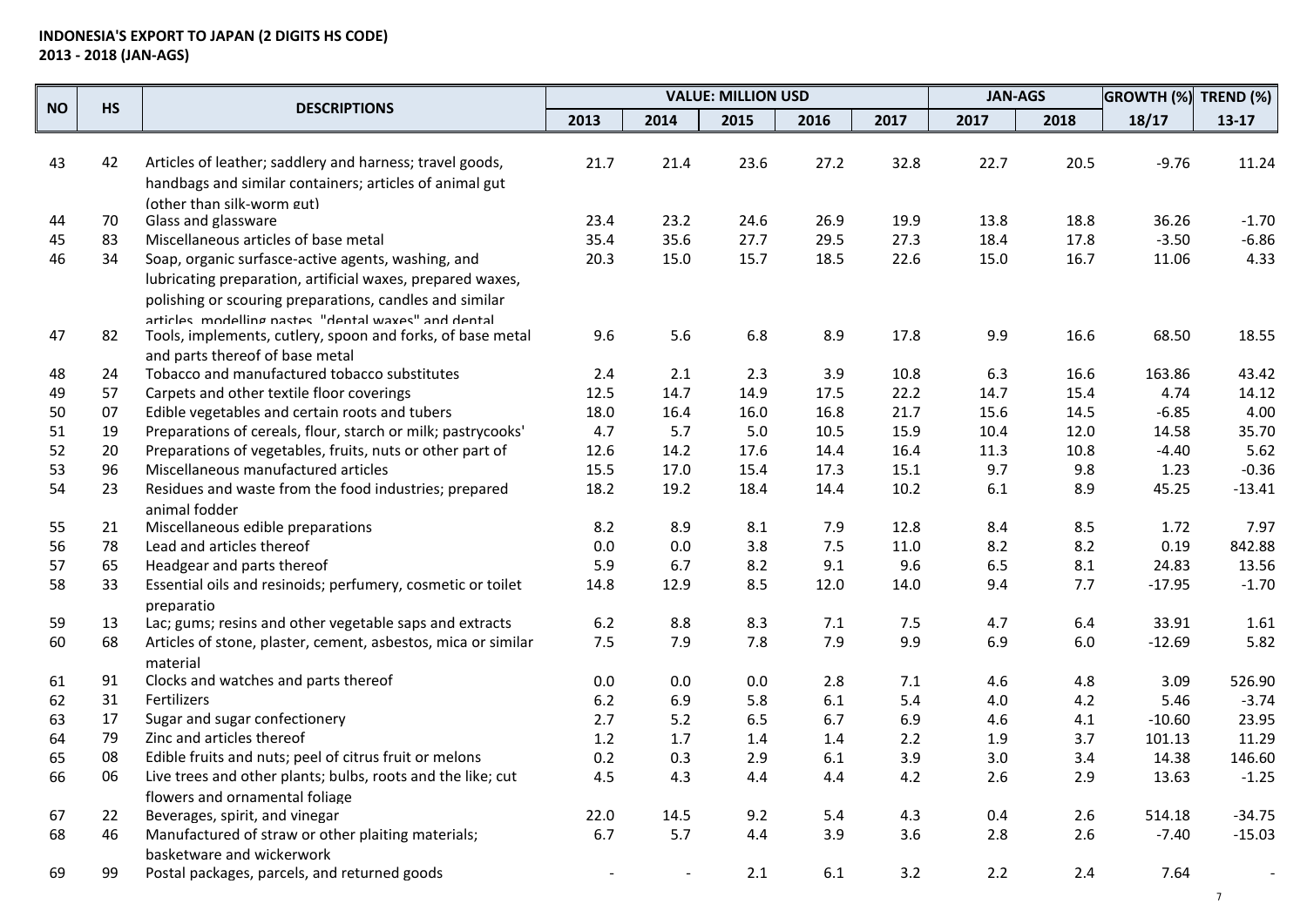|           |           |                                                                  |         |         | <b>VALUE: MILLION USD</b> |         |         | <b>JAN-AGS</b> |                | GROWTH (%) TREND (%) |           |
|-----------|-----------|------------------------------------------------------------------|---------|---------|---------------------------|---------|---------|----------------|----------------|----------------------|-----------|
| <b>NO</b> | <b>HS</b> | <b>DESCRIPTIONS</b>                                              | 2013    | 2014    | 2015                      | 2016    | 2017    | 2017           | 2018           | 18/17                | $13 - 17$ |
|           |           |                                                                  |         |         |                           |         |         |                |                |                      |           |
| 70        | 60        | Knitted or crocheted fabrics                                     | 3.5     | 2.9     | 2.9                       | 3.3     | 3.5     | 2.3            | 2.4            | 3.83                 | 1.26      |
| 71        | 12        | Oil seeds and oleaginous fruits; miscellaneous grains, seed,     | 5.0     | 25.3    | 5.9                       | 2.9     | 3.6     | 2.4            | 2.3            | $-4.93$              | $-24.83$  |
|           |           | and fruits; industrial or medical plants; straw and fodder       |         |         |                           |         |         |                |                |                      |           |
| 72        | 05        | Products of animal origin, not elsewhere specified or            | 2.1     | 2.6     | 2.1                       | 2.7     | 2.6     | 1.8            | 2.3            | 26.11                | 5.14      |
| 73        | 35        | Albuminoidal substances; modified starches; glues;               | 4.2     | 2.7     | 3.7                       | 6.6     | 4.9     | 2.0            | 1.9            | $-2.89$              | 12.39     |
| 74        | 67        | Prepared feathers and down and articles made of feathers         | 4.5     | 3.3     | 3.1                       | 3.3     | 2.9     | 1.9            | 1.6            | $-16.31$             | $-8.66$   |
|           |           | or of down; artificial flowers; articles of human hair           |         |         |                           |         |         |                |                |                      |           |
| 75        | 11        | Products of the milling industry; malt, starches;                | 4.1     | 3.9     | 3.3                       | 2.7     | 2.4     | 1.6            | 1.5            | $-6.27$              | $-13.31$  |
|           |           | inulin; wheat gluten                                             |         |         |                           |         |         |                |                |                      |           |
| 76        | 41        | Raw hides, skins(other than furskins), and leather               | 2.4     | 2.2     | 2.5                       | 2.2     | 2.1     | 1.3            | 1.2            | $-8.72$              | $-2.43$   |
| 77        | 81        | Other base metal; cermets; and articles thereof                  | 0.2     | 1.7     | 13.1                      | 7.4     | 2.2     | 1.8            | 1.1            | $-39.31$             | 81.87     |
| 78        | 49        | Printed books, newspapers, pictures, and other products of       | $1.0\,$ | 1.6     | 0.9                       | $1.2\,$ | 1.4     | $1.0\,$        | 0.9            | $-2.84$              | 2.76      |
|           |           | the printing industry, manuscripts, typescripts and plans        |         |         |                           |         |         |                |                |                      |           |
| 79        | 25        | Salts; sulphur; earths and stone; plastering materials, lime     | 0.4     | 0.8     | 1.2                       | 1.0     | 1.5     | 0.9            | 0.9            | 0.94                 | 31.38     |
|           |           | and cement                                                       |         |         |                           |         |         |                |                |                      |           |
| 80        | 53        | Other vegetable textile fibres; paper yarns and woven            | $0.0\,$ | 0.0     | 0.1                       | 0.4     | 0.5     | 0.4            | 0.7            | 102.96               | 122.44    |
|           |           | fabrics of paper yarn                                            |         |         |                           |         |         |                |                |                      |           |
| 81        | 58        | Special woven fabrics; tufted textile fabrics; lace; tapestrips; | $2.0\,$ | 2.8     | 2.6                       | $2.5$   | $1.6\,$ | $1.2\,$        | 0.7            | $-40.84$             | $-5.58$   |
|           |           | embroidery                                                       |         |         |                           |         |         |                |                |                      |           |
| 82        | 89        | Ships, boat, and floating structures                             | 0.0     | 0.0     | 0.0                       | 0.1     | 0.1     | 0.1            | 0.3            | 323.66               | 71.77     |
| 83        | 01        | Live animals                                                     | 0.4     | 0.2     | 0.2                       | 0.3     | 0.3     | 0.2            | 0.2            | 5.87                 | $-6.84$   |
| 84        | 86        | Railway and tramway locomotive, mechanical traffic, and all      | $0.0\,$ | 0.0     | 0.0                       | $0.1\,$ | 0.0     | $0.0\,$        | 0.2            | 1,087.97             | 61.74     |
| 85        | 36        | Explosives; pyrotechnic products; matches; pyrophonic            | 0.3     | 0.3     | 0.3                       | 0.2     | 0.3     | 0.2            | 0.2            | 5.58                 | $-1.30$   |
|           |           | alloys; certain combustible preparations                         |         |         |                           |         |         |                |                |                      |           |
| 86        | 02        | Meat and edible meat offal                                       | 0.3     | 0.2     | 0.2                       | $0.1\,$ | 0.2     | 0.1            | 0.1            | 14.55                | $-12.12$  |
| 87        | 66        | Umbrellas, sun umbrellas, walking sticks, seat-sticks, whips,    | 0.0     | 0.0     | 0.2                       | 0.2     | 0.2     | 0.1            | 0.1            | 10.71                | 169.45    |
|           |           | riding-crops and parts thereof                                   |         |         |                           |         |         |                |                |                      |           |
| 88        | 97        | Works of arts, collectors' piece and antiques                    | 0.5     | 0.6     | 0.1                       | 0.2     | 0.2     | 0.2            | 0.1            | $-13.01$             | $-21.23$  |
| 89        | 10        | Cereals                                                          | $1.0$   | 2.2     | 0.8                       | 0.5     | 0.4     | 0.3            | 0.1            | $-52.80$             | $-27.84$  |
| 90        | 04        | Dairy products, bird's eggs; natural honey, edible products      | 0.1     | 0.1     | 0.1                       | 0.1     | 0.2     | 0.1            | 0.0            | $-69.57$             | 15.43     |
|           |           | of animal origin, not elsewhere specified or included            |         |         |                           |         |         |                |                |                      |           |
| 91        | 37        | Photographic and cinematographic goods                           | $0.0\,$ | 0.0     | 0.0                       | $0.1\,$ | 0.0     | $0.0\,$        | 0.0            | 6,636.31             | 61.24     |
| 92        | 88        | Aircraft, spacecraft, and parts thereof                          | 0.3     | 0.2     | 0.0                       | 0.0     | 0.0     | 0.0            | 0.0            | $-60.54$             | $-43.49$  |
| 93        | 51        | Wool, fine or coarse animal hair; horse hair yarn, woven         | 0.0     | $\sim$  | 0.0                       | $0.0\,$ | 0.0     | 0.0            | 0.0            | $-76.91$             |           |
| 94        | 43        | Furskins and artificial fur; manufactures thereof                | 0.0     | 0.0     | 0.0                       | 0.0     | 0.0     | 0.0            | 0.0            | $-18.08$             | $-32.84$  |
| 95        | 45        | Cork and articles of cork                                        | 0.0     | 0.0     | 0.0                       | 0.0     | $\sim$  | $\sim$         | 0.0            | 0.00                 |           |
| 96        | 50        | Silk                                                             | 0.0     | $0.0\,$ |                           | $0.0\,$ | 0.0     | $0.0\,$        | 0.0            | 238.82               |           |
| 97        | 93        | Arms and ammunition; parts and accessories thereof               | 0.0     | 0.0     |                           |         |         |                | $\blacksquare$ | 0.00                 | $\sim$    |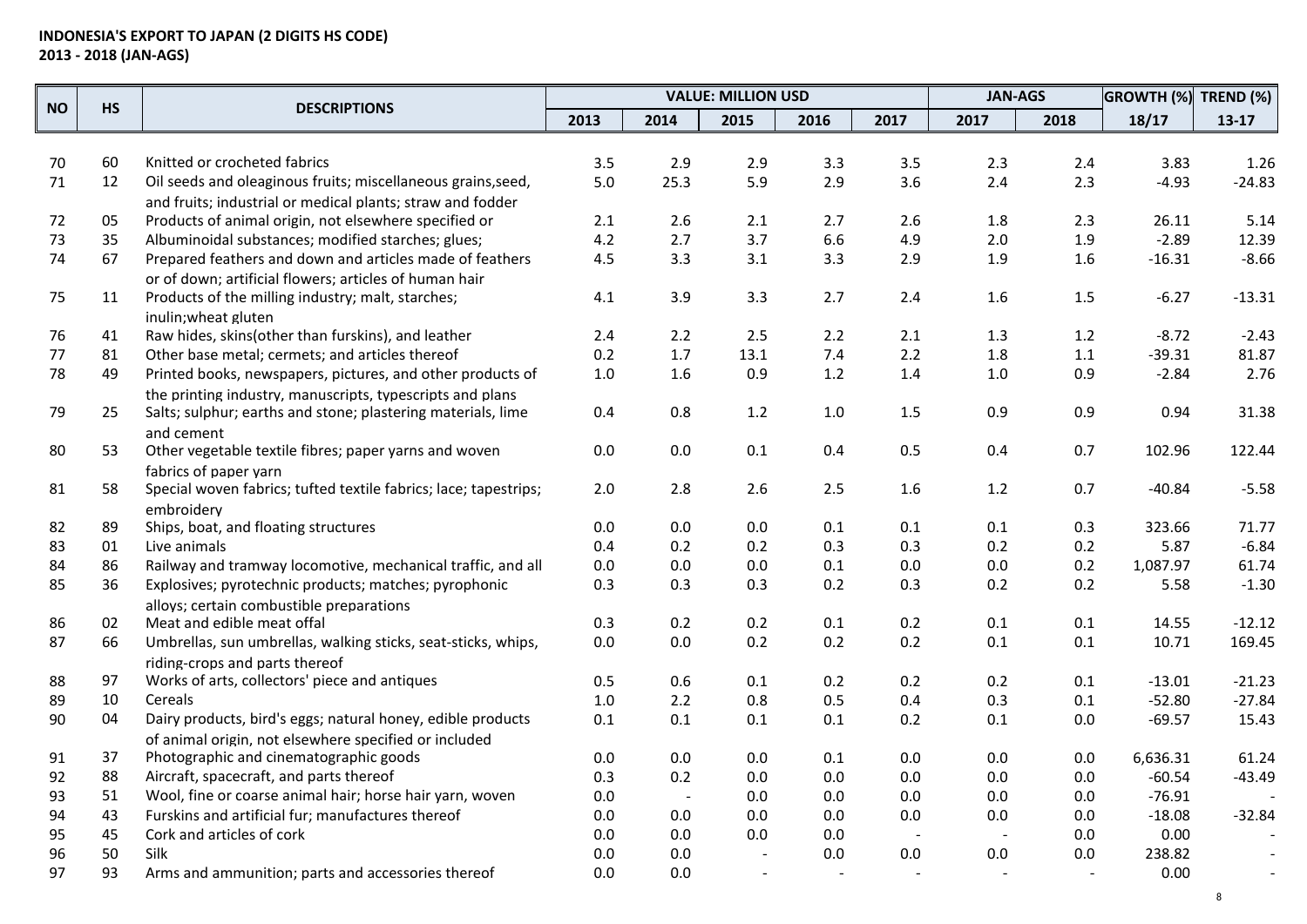| <b>NO</b> | <b>HS</b> | <b>DESCRIPTIONS</b>                  |      |      | <b>VALUE: MILLION USD</b> |      |      |      | <b>JAN-AGS</b> | $ GROWTH \$ TREND $\%$ |           |
|-----------|-----------|--------------------------------------|------|------|---------------------------|------|------|------|----------------|------------------------|-----------|
|           |           |                                      | 2013 | 2014 | 2015                      | 2016 | 2017 | 2017 | 2018           | 18/17                  | $13 - 17$ |
| 98        | 98        | Vehicles in ckd and their components | 0.0  |      |                           |      |      |      |                | 0.00                   |           |
|           |           |                                      |      |      |                           |      |      |      |                |                        |           |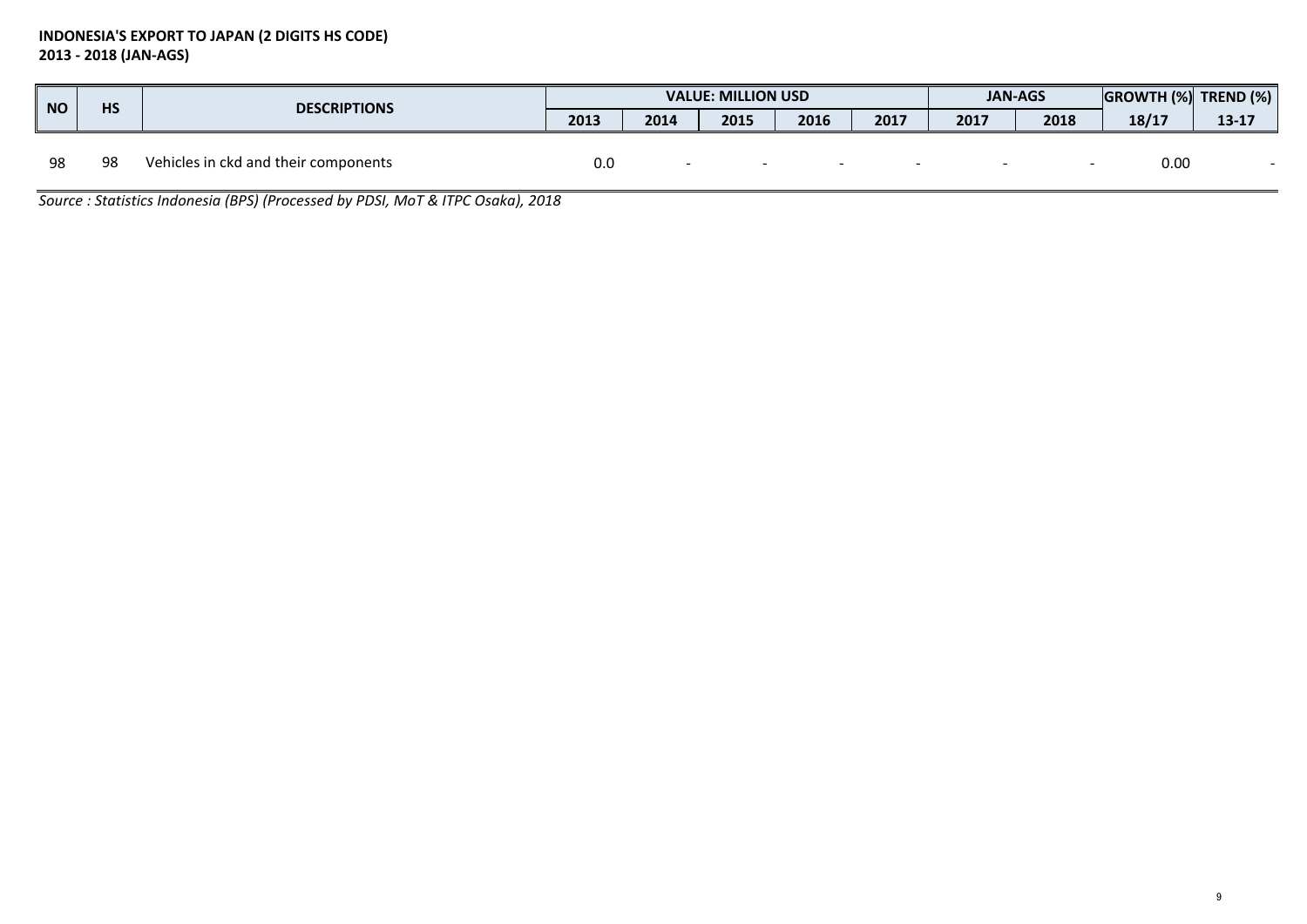|                     |           |                                                                                  |                  |                | <b>VALUE: MILLION USD</b> |                |                | <b>JAN-AGS</b> |                | <b>GROWTH (%)</b> | TREND (%)          |
|---------------------|-----------|----------------------------------------------------------------------------------|------------------|----------------|---------------------------|----------------|----------------|----------------|----------------|-------------------|--------------------|
| <b>NO</b>           | <b>HS</b> | <b>DESCRIPTIONS</b>                                                              | 2013             | 2014           | 2015                      | 2016           | 2017           | 2017           | 2018           | 18/17             | $13-17$            |
|                     |           | <b>TOTAL IMPORT</b>                                                              | 19,284.6         | 17,007.6       | 13,263.5                  | 12,984.8       | 15,240.0       | 9,700.3        | 12,006.4       | 23.77             | $-7.14$            |
|                     |           | <b>OIL AND GAS</b>                                                               | 230.5            | 69.4           | 30.8                      | 58.0           | 30.8           | 17.6           | 23.4           | 32.88             | $-34.34$           |
| 1                   | 27        | Mineral fuels, mineral oils and products of their distillation;                  | 230.5            | 69.4           | 30.8                      | 58.0           | 30.8           | 17.6           | 23.4           | 32.88             | $-34.34$           |
|                     |           | bituminous substances: mineral waxes                                             |                  |                |                           |                |                |                |                |                   |                    |
|                     |           | <b>NON OIL AND GAS</b>                                                           | 19,054.1         | 16,938.2       | 13,232.7                  | 12,926.8       | 15,209.3       | 9,682.7        | 11,983.0       | 19.50             | $-2.75$            |
| $\mathbf{1}$        | 84        | Nuclear reactors, boilers, machinery and mechanical<br>appliances: parts thereof | 5,736.2          | 5,179.8        | 3,674.2                   | 3,352.4        | 3,808.7        | 2,429.9        | 3,198.0        | 31.61             | $-11.79$           |
| $\overline{2}$      | 87        | Vehicles other than railway/tramway rolling-stock, and parts                     | 2,199.2          | 1,811.2        | 1,679.6                   | 1,612.2        | 2,218.1        | 1,415.4        | 1,913.2        | 35.17             | $-0.99$            |
|                     |           | and accessories thereof                                                          |                  |                |                           |                |                |                |                |                   |                    |
| 3                   | 72        | Iron and steel                                                                   | 2,108.7          | 1,775.7        | 1,472.4                   | 1,445.4        | 1,642.4        | 1,017.5        | 1,238.6        | 21.73             | $-6.81$            |
| 4                   | 85        | Electrical machinery and equipments and parts thereof;                           | 1,843.2          | 1,674.5        | 1,393.9                   | 1,528.3        | 1,732.8        | 1,100.0        | 1,170.8        | 6.44              | $-2.13$            |
|                     |           | sound recorders/reproducers, television image and sound                          |                  |                |                           |                |                |                |                |                   |                    |
|                     |           | recorders and reproducers and parts and accessories of such                      |                  |                |                           |                |                |                |                |                   |                    |
| 5                   | 73<br>39  | Articles of iro and steel                                                        | 890.2<br>760.1   | 791.4          | 620.8<br>653.3            | 604.8          | 701.1<br>721.9 | 456.0          | 533.0<br>506.3 | 16.88             | $-7.19$<br>$-1.43$ |
| 6<br>$\overline{7}$ | 98        | Plastics and articles thereof                                                    |                  | 740.4          |                           | 710.7          |                | 480.6          | 415.3          | 5.35              | $-25.11$           |
| 8                   | 40        | Vehicles in ckd and their components<br>Rubber and articles thereof              | 1,326.6<br>684.3 | 944.1<br>621.2 | 342.6<br>470.3            | 322.4<br>438.2 | 534.8<br>551.0 | 335.2<br>360.5 | 412.6          | 23.89<br>14.46    | $-7.53$            |
| 9                   | 90        | Optical, photographic, cinematographic, measuring,                               | 426.3            | 410.2          | 351.6                     | 371.3          | 383.1          | 242.2          | 280.1          | 15.61             | $-3.09$            |
|                     |           | checking, precision, medical or surgical instruments and                         |                  |                |                           |                |                |                |                |                   |                    |
| 10                  | 29        | apparatus: parts and accessories thereof<br>Organic chemicals                    | 449.8            | 418.8          | 363.4                     | 296.5          | 390.1          | 256.0          | 264.5          | 3.33              | $-6.10$            |
| 11                  | 71        | Natural and cultured pearls, precious/semi precious stones,                      | 23.7             | 22.0           | 18.8                      | 22.3           | 130.4          | 33.3           | 246.5          | 641.15            | 40.87              |
|                     |           | and precious metal, and articlles thereof, imitation                             |                  |                |                           |                |                |                |                |                   |                    |
| 12                  | 74        | Cooper and articles thereof                                                      | 479.1            | 437.3          | 289.3                     | 237.8          | 266.3          | 152.5          | 229.3          | 50.31             | $-16.34$           |
| 13                  | 38        | Miscellaneous chemical products                                                  | 212.0            | 219.9          | 175.0                     | 188.7          | 198.0          | 126.1          | 137.6          | 9.13              | $-2.85$            |
| 14                  | 89        | Ships, boat, and floating structures                                             | 71.8             | 170.7          | 135.5                     | 183.8          | 129.0          | 96.7           | 130.8          | 35.35             | 13.27<br>$-0.83$   |
| 15                  | 32        | Tanning or dyeing extracts, tannins and their                                    | 199.6            | 166.6          | 162.2                     | 180.8          | 183.7          | 119.7          | 130.5          | 9.05              |                    |
|                     |           | derivatives; dyes, pigments and other colouring matter;                          |                  |                |                           |                |                |                |                |                   |                    |
| 16                  | 55        | paints and varnishes: putty and other mastics: ink<br>Man-made staple fibres     | 163.6            | 196.8          | 147.3                     | 124.2          | 171.2          | 116.1          | 105.3          | $-9.25$           | $-3.62$            |
| 17                  | 28        | Inorganic chemicals; organic or inorganic compounds of                           | 121.7            | 128.0          | 121.9                     | 109.6          | 113.1          | 76.6           | 85.7           | 11.83             | $-2.97$            |
|                     |           | precious metals, of rare-earth, of radioactive elements or of                    |                  |                |                           |                |                |                |                |                   |                    |
| 18                  | 82        | Tools, implements, cutlery, spoon and forks, of base metal                       | 130.2            | 121.3          | 157.9                     | 127.6          | 166.2          | 118.6          | 80.1           | $-32.42$          | 5.54               |
|                     |           | and parts thereof of base metal                                                  |                  |                |                           |                |                |                |                |                   |                    |
| 19                  | 48        | Paper and paperboard; articles of paper pulp or of                               | 112.4            | 95.0           | 84.4                      | 77.1           | 77.9           | 50.7           | 67.4           | 32.83             | $-8.99$            |
|                     |           | paper/paperboard                                                                 |                  |                |                           |                |                |                |                |                   |                    |
| 20                  | 79        | Zinc and articles thereof                                                        | 53.3             | 39.0           | 44.9                      | 35.9           | 58.2           | 35.4           | 57.8           | 63.46             | 0.97               |
| 21                  | 81        | Other base metal; cermets; and articles thereof                                  | 27.6             | 40.6           | 56.7                      | 65.3           | 64.1           | 41.1           | 54.0           | 31.40             | 24.16              |
| 22                  | 68        | Articles of stone, plaster, cement, asbestos, mica or similar                    | 62.0             | 66.2           | 66.1                      | 69.7           | 84.4           | 58.6           | 52.4           | $-10.49$          | 6.92               |
|                     |           | material                                                                         |                  |                |                           |                |                |                |                |                   |                    |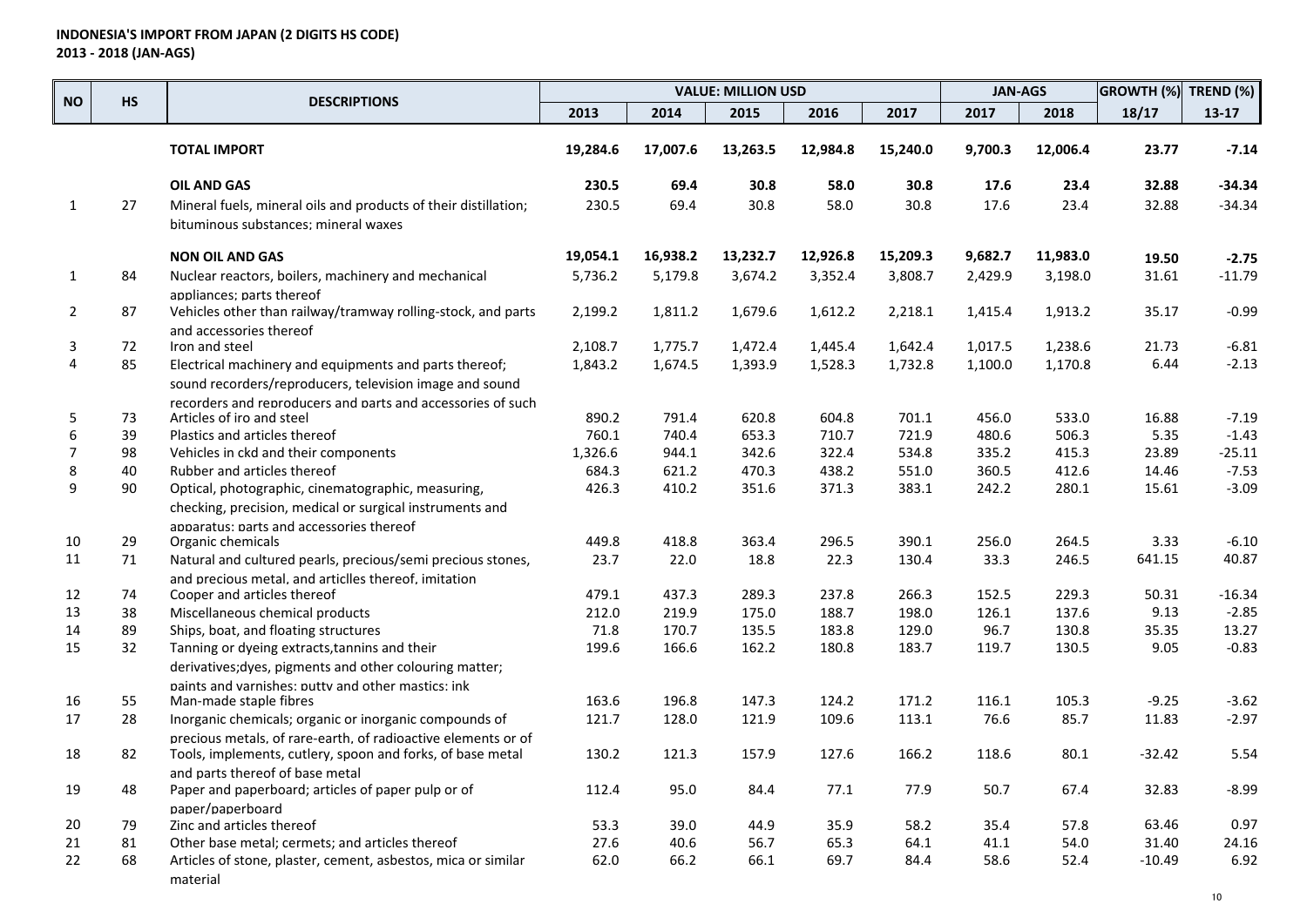|           |           |                                                                                                               |              |              | <b>VALUE: MILLION USD</b> |             |              | <b>JAN-AGS</b> |              | <b>GROWTH (%)</b> | TREND (%)        |
|-----------|-----------|---------------------------------------------------------------------------------------------------------------|--------------|--------------|---------------------------|-------------|--------------|----------------|--------------|-------------------|------------------|
| <b>NO</b> | <b>HS</b> | <b>DESCRIPTIONS</b>                                                                                           | 2013         | 2014         | 2015                      | 2016        | 2017         | 2017           | 2018         | 18/17             | $13-17$          |
|           |           |                                                                                                               |              |              |                           |             |              |                |              |                   |                  |
| 23        | 34        | Soap, organic surfasce-active agents, washing, and                                                            | 70.3         | 69.8         | 63.9                      | 75.4        | 75.7         | 50.3           | 52.4         | 4.18              | 2.29             |
|           |           | lubricating preparation, artificial waxes, prepared waxes,                                                    |              |              |                           |             |              |                |              |                   |                  |
|           |           | polishing or scouring preparations, candles and similar                                                       |              |              |                           |             |              |                |              |                   |                  |
|           |           | articles modelling nastes "dental waves" and dental                                                           |              |              |                           |             |              |                |              |                   |                  |
| 24        | 76<br>86  | Aluminium and articles thereof                                                                                | 107.9<br>5.8 | 78.0<br>10.2 | 59.4<br>4.6               | 64.3<br>8.3 | 74.8<br>22.0 | 50.8<br>11.2   | 51.2<br>44.2 | 0.75<br>293.35    | $-8.82$<br>28.11 |
| 25<br>26  | 96        | Railway and tramway locomotive, mechanical traffic, and all<br>Miscellaneous manufactured articles            | 68.3         | 45.0         | 44.8                      | 41.1        | 49.3         | 30.3           | 39.6         | 30.97             | $-7.16$          |
| 27        | 83        | Miscellaneous articles of base metal                                                                          | 82.0         | 85.7         | 57.4                      | 53.3        | 57.7         | 38.6           | 38.4         | $-0.56$           | $-11.13$         |
| 28        | 54        | Man-made filaments                                                                                            | 62.7         | 49.3         | 51.8                      | 56.4        | 51.7         | 32.8           | 38.4         | 16.82             | $-2.47$          |
| 29        | 33        | Essential oils and resinoids; perfumery, cosmetic or toilet                                                   | 31.4         | 37.9         | 40.2                      | 50.6        | 52.5         | 31.8           | 32.4         | 1.88              | 14.09            |
|           |           | preparatio                                                                                                    |              |              |                           |             |              |                |              |                   |                  |
| 30        | 60        | Knitted or crocheted fabrics                                                                                  | 20.7         | 26.7         | 20.4                      | 27.0        | 29.1         | 18.6           | 29.4         | 58.42             | 7.15             |
| 31        | 94        | Furnitures, bedding, mattresses, mattress supports,                                                           | 57.7         | 40.3         | 41.5                      | 51.3        | 43.7         | 27.5           | 28.1         | 2.29              | $-3.13$          |
|           |           | cushions and stuffed furnishing; lamps and lighting fittings,                                                 |              |              |                           |             |              |                |              |                   |                  |
|           |           | Not elsewhere specified or included; iluminated signs,                                                        |              |              |                           |             |              |                |              |                   |                  |
|           |           | iluminated name nlates and the like: prefahricated huildings                                                  |              |              |                           |             |              |                |              |                   |                  |
| 32        | 92        | Musical instruments; parts and accessories of such articles                                                   | 73.5         | 72.5         | 56.4                      | 43.7        | 37.8         | 25.8           | 26.5         | 2.91              | $-16.80$         |
| 33        | 25        | Salts; sulphur; earths and stone; plastering materials, lime                                                  | 46.7         | 45.2         | 32.1                      | 23.3        | 26.6         | 17.0           | 22.9         | 35.02             | $-16.34$         |
|           |           | and cement                                                                                                    |              |              |                           |             |              |                |              |                   |                  |
| 34        | 47        | Pulp of wood or of other fibrous cellulosic material;                                                         | 11.3         | 21.4         | 18.9                      | 21.9        | 22.7         | 12.0           | 22.0         | 83.30             | 15.22            |
|           |           | recovered (waste and scrap) paper or paperboard                                                               |              |              |                           |             |              |                |              |                   |                  |
| 35        | 30        | Pharmaceutical products                                                                                       | 21.1         | 20.6         | 19.2                      | 22.8        | 29.2         | 18.1           | 21.2         | 17.13             | 7.84             |
| 36        | 59        | Impregnated, coated, covered or laminated textile fabrics;                                                    | 24.0         | 23.7         | 23.7                      | 24.5        | 27.4         | 17.1           | 18.7         | 9.14              | 3.11             |
|           |           | textile articles of a kind suitable for industrial use                                                        |              |              |                           |             |              |                |              |                   |                  |
| 37        | 56        | Wadding, felt, and non-wovens; special yarn; twine,                                                           | 18.0         | 14.9         | 18.4                      | 20.7        | 25.0         | 15.9           | 17.7         | 10.88             | 10.39            |
|           |           | cordage, ropes and cables and articles theoreof<br>Albuminoidal substances; modified starches; glues; enzymes | 29.7         | 26.9         | 23.8                      | 23.3        | 24.9         | 15.8           | 17.3         | 10.02             | $-4.86$          |
| 38<br>39  | 35<br>70  | Glass and glassware                                                                                           | 15.1         | 18.0         | 11.9                      | 16.1        | 21.8         | 13.5           | 17.3         | 28.71             | 6.40             |
| 40        | 03        | Fish and crustaceans, Molluscs and other aquatic                                                              | 11.3         | 12.2         | 19.0                      | 24.2        | 16.8         | 13.5           | 16.4         | 21.50             | 15.96            |
| 41        | 37        | Photographic and cinematographic goods                                                                        | 22.2         | 14.7         | 12.2                      | 14.3        | 16.7         | 10.1           | 13.6         | 34.88             | $-5.81$          |
| 42        | 69        | Ceramic products                                                                                              | 13.5         | 13.4         | 12.2                      | 15.7        | 13.6         | 8.0            | 12.1         | 51.22             | 1.74             |
| 43        | 52        | Cotton                                                                                                        | 18.8         | 14.8         | 11.8                      | 12.4        | 19.4         | 11.0           | 12.0         | 8.97              | $-1.14$          |
| 44        | 75        | Nickel and articles thereof                                                                                   | 17.5         | 14.7         | 14.5                      | 16.3        | 14.0         | $10.1\,$       | 12.0         | 18.07             | $-3.37$          |
| 45        | 95        | Toys, games and sports requisiters; parts and accessories                                                     | 10.0         | 9.1          | 4.1                       | 5.2         | 7.7          | 4.6            | 8.4          | 84.52             | $-10.48$         |
| 46        | 51        | Wool, fine or coarse animal hair; horse hair yarn, woven                                                      | 8.3          | 17.1         | 14.6                      | 19.0        | 12.7         | 6.8            | $7.1\,$      | 3.90              | 10.04            |
| 47        | 49        | Printed books, newspapers, pictures, and other products of                                                    | 5.6          | 8.2          | 6.8                       | 9.0         | 13.2         | 9.1            | 6.8          | $-25.45$          | 20.14            |
|           |           | the printing industry, manuscripts, typescripts and plans                                                     |              |              |                           |             |              |                |              |                   |                  |
| 48        | 58        | Special woven fabrics; tufted textile fabrics; lace; tapestrips;                                              | 8.0          | 9.8          | 8.2                       | 10.2        | 11.0         | 6.7            | 6.6          | $-0.18$           | 7.06             |
|           |           | embroiderv                                                                                                    |              |              |                           |             |              |                |              |                   |                  |
| 49        | 78        | Lead and articles thereof                                                                                     | 28.5         | 2.3          | 1.4                       | 3.4         | 0.5          | 0.4            | 6.3          | 1,670.90          | $-54.01$         |
| 50        | 57        | Carpets and other textile floor coverings                                                                     | 4.0          | 4.1          | 2.6                       | 6.3         | 8.0          | 5.1            | 6.2          | 20.81             | 19.86            |
| 51        | 21        | Miscellaneous edible preparations                                                                             | 12.3         | 10.8         | 11.4                      | 10.7        | 11.2         | 7.2            | 5.8          | $-19.64$          | $-2.16$          |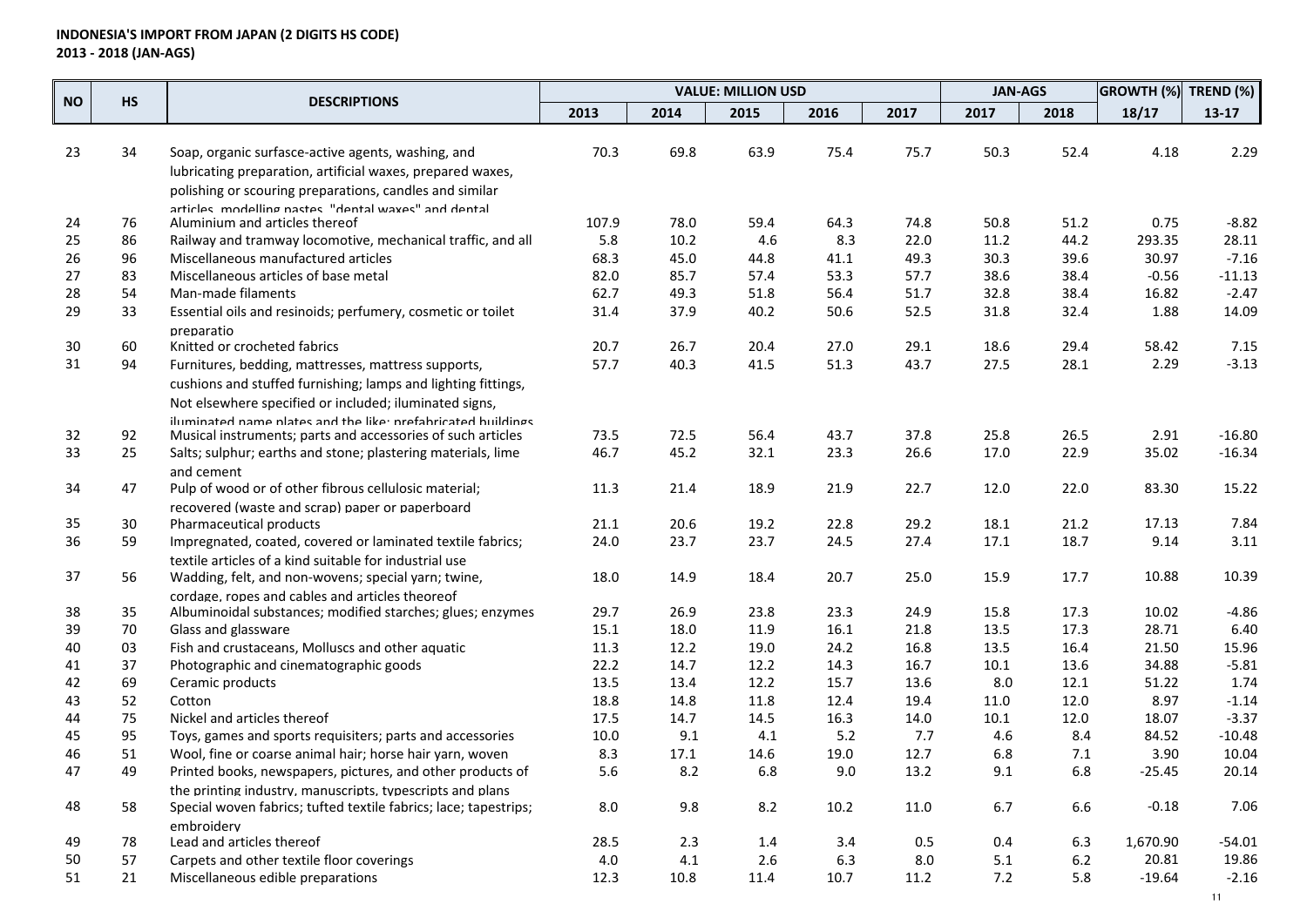|           | HS<br><b>DESCRIPTIONS</b> |                                                                 |         | <b>VALUE: MILLION USD</b> |         |         | <b>JAN-AGS</b> |       | GROWTH (%) TREND (%) |          |          |
|-----------|---------------------------|-----------------------------------------------------------------|---------|---------------------------|---------|---------|----------------|-------|----------------------|----------|----------|
| <b>NO</b> |                           |                                                                 | 2013    | 2014                      | 2015    | 2016    | 2017           | 2017  | 2018                 | 18/17    | $13-17$  |
|           |                           |                                                                 |         |                           |         |         |                |       |                      |          |          |
| 52        | 19                        | Preparations of cereals, flour, starch or milk; pastrycooks'    | 2.1     | 1.4                       | 3.3     | 4.1     | 5.6            | 3.8   | 3.9                  | 2.92     | 34.51    |
| 53        | 44                        | Wood and articles of wood; wood charcoal                        | 8.2     | 4.6                       | 3.3     | 3.8     | 4.8            | 3.4   | 3.6                  | 6.93     | $-11.67$ |
| 54        | 12                        | Oil seeds and oleaginous fruits; miscellaneous grains, seed,    | 2.3     | 3.4                       | 1.9     | 3.1     | 4.2            | 3.1   | 3.5                  | 12.36    | 11.68    |
|           |                           | and fruits; industrial or medical plants; straw and fodder      |         |                           |         |         |                |       |                      |          |          |
| 55        | 63                        | Other made up textile articles; sets; worn clothing and worn    | 0.5     | $1.2\,$                   | 0.8     | 0.9     | 3.4            | $2.0$ | 2.5                  | 24.76    | 44.35    |
|           |                           | textile articles; rags                                          |         |                           |         |         |                |       |                      |          |          |
| 56        | 15                        | Animal or vegetable fats and oils and their cleavage            | 6.8     | 4.8                       | 3.2     | 3.9     | 4.7            | 3.8   | 2.4                  | $-38.51$ | $-8.88$  |
|           |                           | products; prepared edible fats; animal or vegetables waxes      |         |                           |         |         |                |       |                      |          |          |
| 57        | 23                        | Residues and waste from the food industries; prepared           | 3.1     | 2.8                       | $2.2\,$ | 2.3     | 2.4            | 1.4   | 2.3                  | 68.11    | $-6.85$  |
|           |                           | animal fodder                                                   |         |                           |         |         |                |       |                      |          |          |
| 58        | 62                        | Articles of apparel and clothing accessories, not knitted or    | 2.3     | 3.7                       | $5.2$   | 4.1     | $6.2\,$        | 4.0   | 2.2                  | $-45.93$ | 22.68    |
|           |                           | crocheted                                                       |         |                           |         |         |                |       |                      |          |          |
| 59        | 27                        | Mineral fuels, mineral oils and products of their distillation; | 5.4     | 1.8                       | 1.4     | 1.5     | 2.3            | 1.4   | 1.8                  | 23.51    | $-17.39$ |
|           |                           | bituminous substances; mineral waxes                            |         |                           |         |         |                |       |                      |          |          |
| 60        | 13                        | Lac; gums; resins and other vegetable saps and extracts         | 1.4     | 1.8                       | 2.3     | 1.8     | 2.0            | 1.3   | 1.7                  | 30.60    | 7.20     |
| 61        | 61                        | Articles of apparel and clothing accessories, knitted or        | 1.0     | 1.0                       | 0.7     | 1.6     | 1.8            | 1.1   | 1.5                  | 30.55    | 18.58    |
| 62        | 09                        | Coffee, tea, mate, and spices                                   | 1.0     | 0.8                       | $1.0\,$ | $1.0\,$ | 1.5            | 1.1   | $1.4\,$              | 27.54    | 11.34    |
| 63        | 11                        | Products of the milling industry; malt, starches; inulin; wheat | 4.2     | 2.5                       | 3.2     | 2.5     | 2.5            | 1.8   | 1.4                  | $-23.04$ | $-9.72$  |
|           |                           | gluten                                                          |         |                           |         |         |                |       |                      |          |          |
| 64        | 80                        | Tin and articles thereof                                        | 3.5     | 1.6                       | 1.6     | 3.3     | 2.1            | 1.3   | $1.2\,$              | $-5.65$  | $-3.15$  |
| 65        | 17                        | Sugar and sugar confectionery                                   | 2.3     | 2.5                       | 1.6     | 1.7     | 1.3            | 0.8   | $1.1\,$              | 50.74    | $-13.39$ |
| 66        | 42                        | Articles of leather; saddlery and harness; travel goods,        | 0.9     | 0.5                       | 0.7     | 0.9     | 1.3            | 0.8   | $1.1\,$              | 49.72    | 13.58    |
|           |                           | handbags and similar containers; articles of animal gut         |         |                           |         |         |                |       |                      |          |          |
|           |                           | (other than silk-worm gut)                                      |         |                           |         |         |                |       |                      |          |          |
| 67        | 31                        | Fertilizers                                                     | 7.4     | 5.9                       | 2.2     | $1.5\,$ | 1.3            | 1.0   | 1.0                  | $-1.48$  | $-38.51$ |
| 68        | 91                        | Clocks and watches and parts thereof                            | 2.5     | 1.1                       | 0.4     | 1.3     | 1.6            | 0.5   | 1.0                  | 77.05    | $-7.18$  |
| 69        | 24                        | Tobacco and manufactured tobacco substitutes                    | 0.5     | 0.0                       | $0.0\,$ | 0.0     | 0.3            | 0.1   | 0.9                  | 856.23   | $-28.23$ |
| 70        | 64                        | Footwear, gaiters and the like; parts of such articles          | $1.2\,$ | 0.2                       | 0.8     | 0.3     | 1.3            | 0.8   | 0.9                  | 24.99    | 5.03     |
| 71        | 26                        | Ores, slag, and ash                                             | 2.4     | 1.8                       | 1.3     | 1.5     | 1.4            | 1.1   | 0.9                  | $-17.82$ | $-11.99$ |
| 72        | 65                        | Headgear and parts thereof                                      | 0.2     | 0.5                       | 0.4     | 0.4     | 0.5            | 0.2   | 0.9                  | 246.74   | 18.31    |
| 73        | 22                        | Beverages, spirit, and vinegar                                  | 0.5     | 0.2                       | 0.4     | $1.0\,$ | 1.1            | 0.6   | 0.7                  | 31.46    | 36.18    |
| 74        | 20                        | Preparations of vegetables, fruits, nuts or other part of       | 0.9     | 0.6                       | 0.4     | 0.5     | 0.6            | 0.4   | 0.7                  | 80.00    | $-9.56$  |
| 75        | 45                        | Cork and articles of cork                                       | 0.4     | 0.4                       | 0.4     | 0.4     | 0.7            | 0.4   | 0.7                  | 82.42    | 9.20     |
| 76        | 08                        | Edible fruits and nuts; peel of citrus fruit or melons          | 0.3     | 0.2                       | 0.3     | 0.3     | 0.5            | 0.1   | 0.4                  | 230.16   | 12.89    |
| 77        | 53                        | Other vegetable textile fibres; paper yarns and woven           | 0.1     | 0.4                       | 0.5     | 0.3     | 0.5            | 0.3   | 0.4                  | 25.11    | 25.72    |
|           |                           | fabrics of paper varn                                           |         |                           |         |         |                |       |                      |          |          |
| 78        | 41                        | Raw hides, skins(other than furskins), and leather              | 1.1     | 1.1                       | 1.3     | 1.3     | 1.4            | 0.9   | 0.4                  | $-59.29$ | 6.82     |
| 79        | 02                        | Meat and edible meat offal                                      |         | 0.1                       | $0.0\,$ | 0.2     | 0.4            | 0.2   | 0.4                  | 51.72    |          |
| 80        | 16                        | Preparations of meat/fish/crustaceans/mollucs or other          | 0.9     | 0.3                       | 0.3     | 0.2     | 0.7            | 0.4   | 0.3                  | $-32.27$ | $-9.12$  |
|           |                           | aquatic invertebratas                                           |         |                           |         |         |                |       |                      |          |          |
| 81        | 67                        | Prepared feathers and down and articles made of feathers        | 1.0     | 1.5                       | 1.3     | 3.8     | 4.1            | 3.2   | 0.2                  | $-93.30$ | 46.90    |
|           |                           | or of down; artificial flowers; articles of human hair          |         |                           |         |         |                |       |                      |          |          |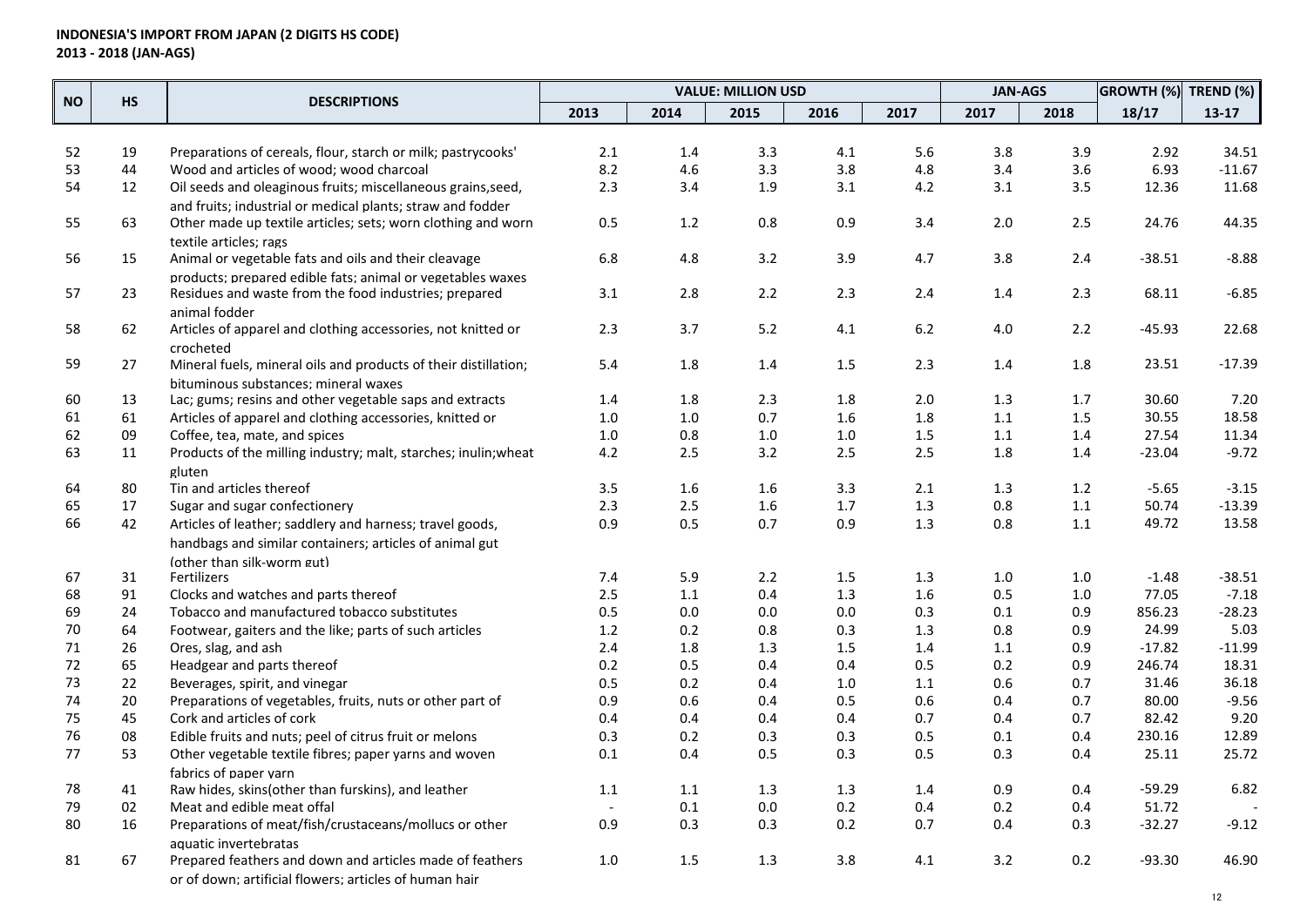| <b>NO</b> | <b>HS</b> | <b>DESCRIPTIONS</b>                                           |      | <b>VALUE: MILLION USD</b> |                          |      | <b>JAN-AGS</b> |      | <b>GROWTH (%)</b> | TREND (%) |          |
|-----------|-----------|---------------------------------------------------------------|------|---------------------------|--------------------------|------|----------------|------|-------------------|-----------|----------|
|           |           |                                                               | 2013 | 2014                      | 2015                     | 2016 | 2017           | 2017 | 2018              | 18/17     | $13-17$  |
|           |           |                                                               |      |                           |                          |      |                |      |                   |           |          |
| 82        | 01        | Live animals                                                  |      |                           | 0.1                      | 0.0  | 0.2            | 0.1  | 0.1               | 120.48    |          |
| 83        | 18        | Cocoa and cocoa preparations                                  | 0.3  | 0.3                       | 0.2                      | 0.1  | 0.1            | 0.1  | 0.1               | $-7.51$   | $-23.50$ |
| 84        | 06        | Live trees and other plants; bulbs, roots and the like; cut   | 0.0  | 0.0                       | 0.1                      | 0.3  | 0.2            | 0.2  | 0.1               | $-47.60$  | 107.13   |
|           |           | flowers and ornamental foliage                                |      |                           |                          |      |                |      |                   |           |          |
| 85        | 88        | Aircraft, spacecraft, and parts thereof                       | 0.4  | 0.1                       | 0.3                      | 0.1  | 2.1            | 2.1  | 0.1               | $-97.44$  | 37.64    |
| 86        | 43        | Furskins and artificial fur; manufactures thereof             | 0.1  | 0.1                       | 0.1                      | 0.0  | 0.0            | 0.0  | 0.0               | 82.25     | $-28.98$ |
| 87        | 93        | Arms and ammunition; parts and accessories thereof            | 0.0  | 0.0                       | $\overline{\phantom{0}}$ | 0.0  | 0.0            | 0.0  | 0.0               | 4,560.20  |          |
| 88        | 66        | Umbrellas, sun umbrellas, walking sticks, seat-sticks, whips, | 0.0  | 0.0                       | 0.0                      | 0.0  | 0.0            | 0.0  | 0.0               | 287.37    | 36.35    |
|           |           | riding-crops and parts thereof                                |      |                           |                          |      |                |      |                   |           |          |
| 89        | 46        | Manufactured of straw or other plaiting materials;            | 0.0  | 0.0                       | 0.0                      | 0.0  | 0.0            | 0.0  | 0.0               | 273.14    | 4.64     |
|           |           | basketware and wickerwork                                     |      |                           |                          |      |                |      |                   |           |          |
| 90        | 97        | Works of arts, collectors' piece and antiques                 | 0.0  | 0.1                       | 0.1                      | 0.0  | 0.0            | 0.0  | 0.0               | 46.43     | $-5.07$  |
| 91        | 07        | Edible vegetables and certain roots and tubers                | 0.1  | 0.1                       | 0.1                      | 0.2  | 0.1            | 0.0  | 0.0               | $-33.08$  | $-5.92$  |
| 92        | 04        | Dairy products, bird's eggs; natural honey, edible products   | 0.0  | 0.0                       | 0.1                      | 0.1  | 0.0            | 0.0  | 0.0               | 7.12      | 9.46     |
|           |           | of animal origin, not elsewhere specified or included         |      |                           |                          |      |                |      |                   |           |          |
| 93        | 05        | Products of animal origin, not elsewhere specified or         | 0.7  | 0.0                       | 0.0                      | 0.1  | 0.1            | 0.1  | 0.0               | $-93.89$  | 1.99     |
| 94        | 14        | Vegetable plaiting materials; vegetable products not          | 0.0  | 0.1                       | 0.0                      | 0.0  | 0.1            | 0.1  | 0.0               | $-96.60$  | 9.61     |
|           |           | elsewhere specified or included                               |      |                           |                          |      |                |      |                   |           |          |
| 95        | 10        | Cereals                                                       | 0.1  | 0.2                       | 0.1                      | 0.3  | 0.3            | 0.3  | 0.0               | $-99.30$  | 22.45    |
| 96        | 36        | Explosives; pyrotechnic products; matches; pyrophonic         | 0.0  | 0.0                       | 0.0                      | 0.0  | 0.0            | 0.0  | 0.0               | $-95.96$  | $-2.40$  |
|           |           | allovs: certain combustible preparations                      |      |                           |                          |      |                |      |                   |           |          |
| 97        | 50        | Silk                                                          | 0.0  | 0.0                       | 0.0                      | 0.0  | 0.0            | 0.0  | 0.0               | 509.57    | 55.30    |
|           |           |                                                               |      |                           |                          |      |                |      |                   |           |          |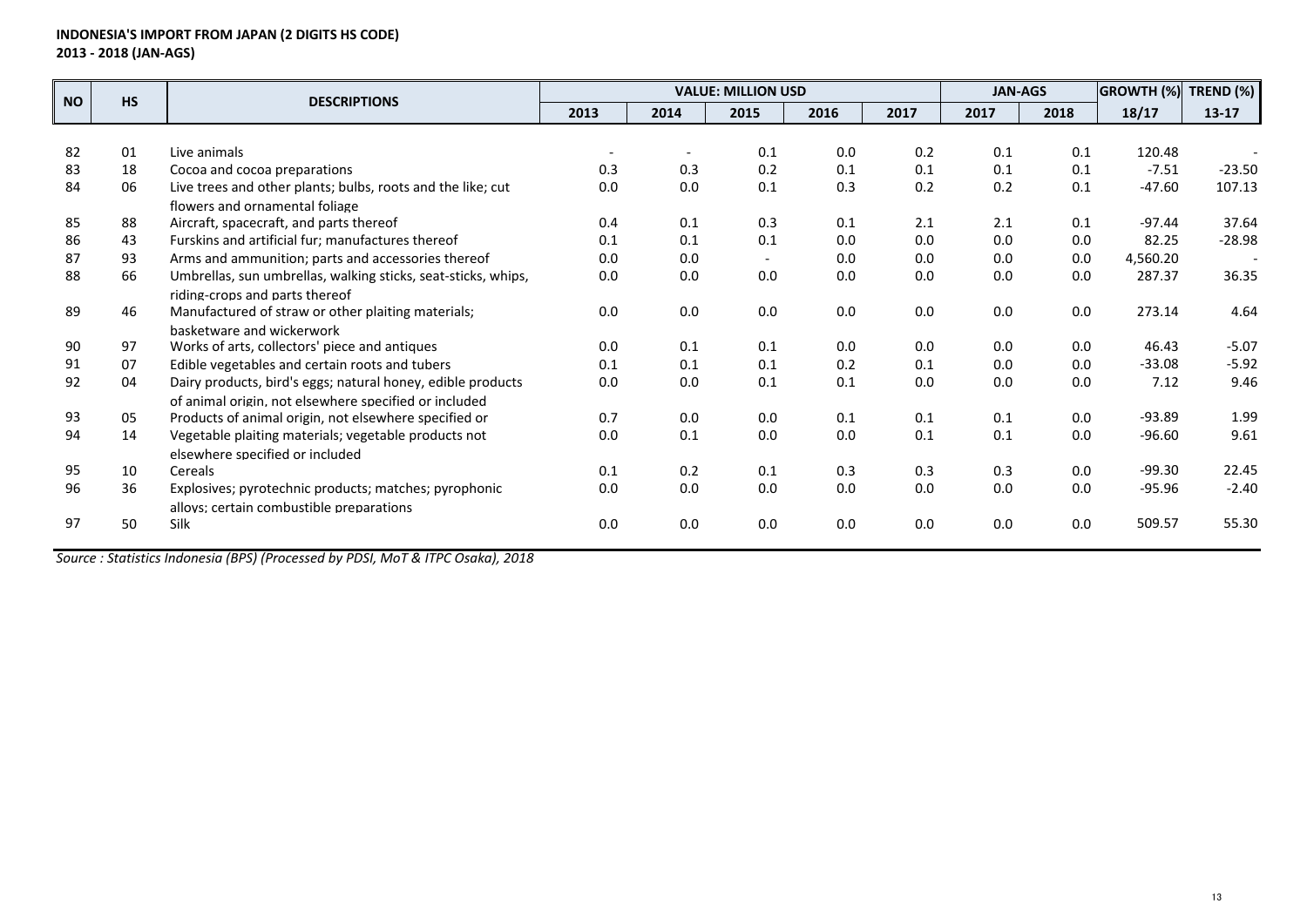| <b>NO</b>        | HS         | <b>DESCRIPTIONS</b>                                   |                          |                          | <b>VALUE: MILLION USD</b> |          |          | <b>JAN-AGS</b> |                          | GROWTH. (%) TREND (%) |                          |
|------------------|------------|-------------------------------------------------------|--------------------------|--------------------------|---------------------------|----------|----------|----------------|--------------------------|-----------------------|--------------------------|
|                  |            |                                                       | 2013                     | 2014                     | 2015                      | 2016     | 2017     | 2017           | 2018                     | 18/17                 | $13-17$                  |
|                  |            | <b>TOTAL EXPORT</b>                                   | 27,086.3                 | 23,117.5                 | 18,020.9                  | 16,098.6 | 17,798.8 | 11,293.7       | 13,313.5                 | 17.88                 | $-11.32$                 |
|                  |            | <b>OIL AND GAS</b>                                    | 11,002.1                 | 8,551.7                  | 4,924.8                   | 2,889.1  | 3,108.2  | 2,009.0        | 2,136.1                  | 6.33                  | -30.33                   |
| $\mathbf{1}$     | 2711110000 | Liquid natural gas                                    | 6,487.5                  | 5,004.3                  | 3,175.6                   | 2,097.6  | 2,480.0  | 1,560.1        | 1,721.2                  | 10.32                 | $-24.37$                 |
| $\overline{2}$   | 2709001000 | Crude petroleum oil                                   | 3,992.7                  | 3,179.5                  | 1,533.8                   | 657.2    | 561.6    | 411.5          | 409.2                    | $-0.57$               | $-42.30$                 |
| 3                | 2711149000 | Liquid propylene, butylene & butadiene                |                          | 0.0                      |                           | 2.6      |          |                | 4.5                      | 0.00                  |                          |
| 4                | 2710194100 | Lubricating oil basestock                             |                          | $\sim$                   | 3.9                       | 0.7      | 1.7      | 1.1            | 0.6                      | $-46.33$              |                          |
| 5                | 2713120000 | Petroleum coke, calcined                              | 0.0                      | $\sim$                   | 0.0                       | 0.0      | 0.1      | 0.0            | 0.3                      | 467.07                |                          |
| 6                | 2712901000 | Other paraffin wax containing by weight >= 0.75% of   | 0.0                      | $\blacksquare$           | 0.1                       | 0.4      | 0.4      | 0.3            | 0.3                      | $-5.83$               |                          |
| 7                | 2710194300 | Other lubricating oils                                | 0.5                      | 0.3                      | 0.2                       | 0.0      | 1.6      | 0.1            | 0.1                      | 52.35                 | 0.43                     |
| 8                | 2712200000 | Paraffin wax containing by weight < 0.75 % of oil     | 0.0                      | 0.0                      | 0.0                       | 0.0      | 0.0      | 0.0            | 0.0                      | $-35.20$              | 434.56                   |
| 9                | 2713110000 | Petroleum coke, not calcined                          |                          |                          |                           |          |          |                | 0.0                      | 0.00                  |                          |
| 10               | 2709002000 | Condensate                                            | 230.9                    | 176.3                    | 112.3                     | 130.5    | 62.7     | 35.9           | $\overline{\phantom{a}}$ | $-100.00$             | $-25.25$                 |
| 11               | 2710199000 | Other of diesel fuel, fuel oils                       | $0.0\,$                  | 0.0                      | 0.0                       | 0.0      | 0.0      | 0.0            | $\mathcal{L}$            | $-100.00$             | $-38.84$                 |
| 12               | 2710197100 | Automotive diesel fuel                                |                          | $\mathbf{r}$             | $\overline{a}$            |          | 0.0      | 0.0            | $\overline{\phantom{a}}$ | $-100.00$             |                          |
| 13               | 2711290000 | Oth natural gas in gaseous state                      | 0.0                      | 0.0                      | $\overline{a}$            |          | 0.0      | 0.0            | $\overline{\phantom{a}}$ | $-100.00$             |                          |
| 14               | 2710200000 | Petroleum oils and obtained from bituminous           | $\overline{\phantom{a}}$ | $\blacksquare$           | 0.0                       | 0.0      | 0.0      | 0.0            | $\overline{\phantom{a}}$ | $-100.00$             | $\overline{\phantom{a}}$ |
|                  |            | minerals(oth then crude), con                         |                          |                          |                           |          |          |                |                          |                       |                          |
| 15               | 2712100000 | Petroleum jelly                                       | 2.4                      |                          |                           | $0.0\,$  |          |                |                          | 0.00                  |                          |
| 16               | 2710198990 | Other medium oils and preparations                    |                          |                          | $\overline{a}$            | 0.0      |          |                |                          | 0.00                  |                          |
| 17               | 2715000000 | Bituminous mix. based on natural asphalt on natural   |                          |                          |                           | 0.0      |          |                |                          | 0.00                  |                          |
|                  |            | bitumen, on petroleum bitume                          |                          |                          |                           |          |          |                |                          |                       |                          |
| 18               | 2710194400 | Lubricating greases                                   | 0.0                      | $\overline{\phantom{a}}$ | 0.0                       | 0.0      |          |                |                          | 0.00                  |                          |
| 19               | 2710127000 | Naphtha, reformate and oth preparations of a kind     |                          | 53.1                     | 98.5                      |          |          |                |                          | 0.00                  |                          |
|                  |            | used for bleding into motor sp                        |                          |                          |                           |          |          |                |                          |                       |                          |
| 20               | 2712909000 | Microcrystalline petroleum wax, slack wax, ozokerite, |                          | 0.2                      | 0.2                       |          |          |                |                          | 0.00                  |                          |
|                  |            | lignite wax, peat wax                                 |                          |                          |                           |          |          |                |                          |                       |                          |
|                  |            | <b>SUB TOTAL</b>                                      | 10,714.1                 | 8,413.7                  | 4,924.8                   | 2,889.1  | 3,108.2  | 2,009.0        | 2,136.1                  | 6.3                   | $-29.8$                  |
|                  |            | <b>OTHERS</b>                                         | 288.0                    | 138.0                    | 0.0                       |          |          |                |                          |                       |                          |
|                  |            |                                                       |                          |                          |                           |          |          |                |                          |                       |                          |
|                  |            | <b>NON OIL AND GAS</b>                                | 16,084.1                 | 14,565.7                 | 13,096.1                  | 13,209.5 | 14,690.6 | 9,284.8        | 11,177.4                 | 20.38                 | $-2.75$                  |
| 1                | 7112999000 | Waste & scrap of oth precious metal                   | 619.3                    | 856.5                    | 654.1                     | 717.7    | 902.2    | 543.3          | 988.4                    | 81.94                 | 5.92                     |
| $\overline{2}$   | 2603000000 | Copper ores and concentrates                          | 902.0                    | 432.0                    | 1,066.4                   | 1,297.1  | 999.0    | 493.8          | 959.4                    | 94.29                 | 13.92                    |
| 3                | 2701121000 | Bituminous coal: coking coal                          | 1,638.5                  | 1,310.1                  | 1,017.7                   | 1,139.2  | 1,268.8  | 771.0          | 720.8                    | $-6.50$               | $-6.30$                  |
| 4                | 2701129000 | Bituminous coal: not coking coal                      | 654.4                    | 464.8                    | 424.6                     | 430.6    | 667.2    | 444.7          | 682.8                    | 53.54                 | $-0.38$                  |
| 5                | 7501100000 | Nickel mattes                                         | 921.9                    | 1,038.1                  | 789.7                     | 584.1    | 629.3    | 389.3          | 520.7                    | 33.76                 | $-12.53$                 |
| $\boldsymbol{6}$ | 4001222000 | Technically Specified Natural Rubber (TSNR) 20        | 1,063.1                  | 711.6                    | 583.6                     | 525.9    | 751.9    | 540.4          | 447.3                    | $-17.22$              | $-9.47$                  |
| $\overline{7}$   | 2701190000 | Other coal, whether or not pulverised but not         | 932.2                    | 818.6                    | 591.5                     | 410.3    | 570.0    | 333.7          | 419.0                    | 25.59                 | $-15.42$                 |
| 8                | 4412310000 | Oth plywood, consisting solaly <6mm thinkness w/ at   | 545.0                    | 506.6                    | 392.3                     | 384.2    | 385.7    | 247.6          | 362.4                    | 46.34                 | $-9.23$                  |
|                  |            | least one outer                                       |                          |                          |                           |          |          |                |                          |                       |                          |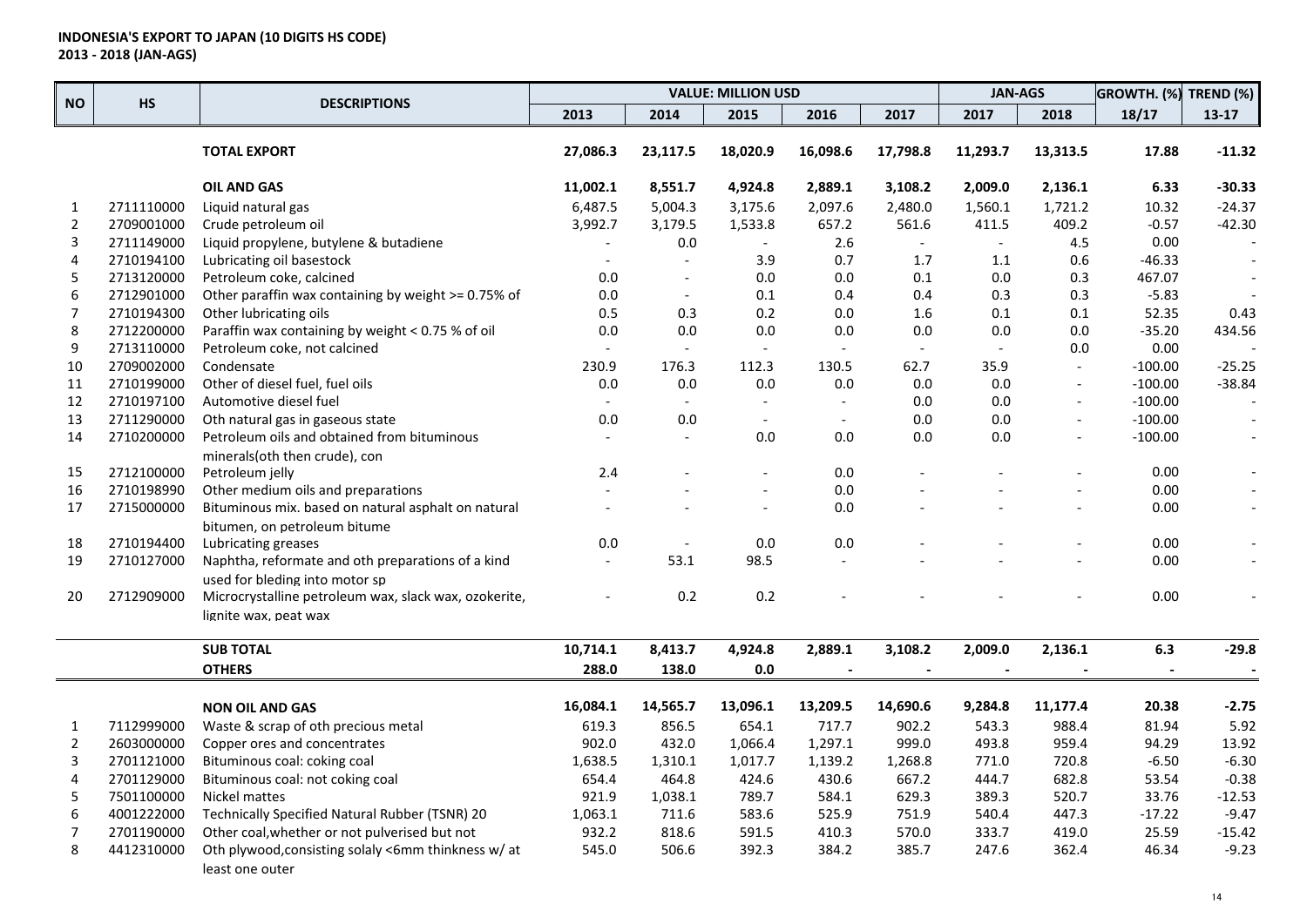|           | <b>HS</b>                |                                                                                       |               |               | <b>VALUE: MILLION USD</b> |              |              | <b>JAN-AGS</b> |              | GROWTH. $(\%)$ TREND $(\%)$ |                     |
|-----------|--------------------------|---------------------------------------------------------------------------------------|---------------|---------------|---------------------------|--------------|--------------|----------------|--------------|-----------------------------|---------------------|
| <b>NO</b> |                          | <b>DESCRIPTIONS</b>                                                                   | 2013          | 2014          | 2015                      | 2016         | 2017         | 2017           | 2018         | 18/17                       | $13-17$             |
|           |                          |                                                                                       |               |               |                           |              |              |                |              |                             |                     |
| 9         | 8544301900               | Wring harness for mtor vehicle; excl head                                             | 147.8         | 191.7         | 200.4                     | 282.7        | 319.7        | 212.8          | 247.3        | 16.23                       | 21.31               |
|           |                          | 87.02.87.03.87.04/84.11:no insult rubber                                              |               |               |                           |              |              |                |              |                             |                     |
| 10        | 4802569000               | Other than Paper, no fibres, for other purpose 40<                                    | 288.4         | 265.7         | 296.5                     | 264.5        | 259.5        | 179.9          | 182.1        | 1.22                        | $-2.14$             |
|           |                          | weight <150 g/m, sheet                                                                |               |               |                           |              |              |                |              |                             | 4.13                |
| 11        | 8544301200               | Wiring harness for mtor vehicle; of head                                              | 170.8         | 138.3         | 153.2                     | 163.8        | 192.0        | 127.5          | 151.3        | 18.66                       |                     |
| 12        | 8443319090               | 87.02.87.03.87.04/84.11;insulate rubber<br>Oth mach which perform >= 2 function of    | 0.0           | $0.0\,$       | 0.0                       | $0.0\,$      | 196.4        | 68.0           | 141.4        | 108.07                      | 324.35              |
|           |                          | printing.copving/facsimile.no color                                                   |               |               |                           |              |              |                |              |                             |                     |
| 13        | 8001100000               | Unwrought tin, not alloyed                                                            | 162.0         | 92.6          | 75.0                      | 104.3        | 201.9        | 121.5          | 138.4        | 13.91                       | 5.75                |
| 14        | 8708703200               | Road wheels of wheels not fitted with tyres for                                       | 12.5          | 68.4          | 142.3                     | 146.5        | 164.8        | 106.7          | 118.4        | 11.00                       | 80.65               |
|           |                          | transport of person                                                                   |               |               |                           |              |              |                |              |                             |                     |
| 15        | 1511909900               | Unsolid fractions of refined palm oil, packing net                                    | 60.2          | 53.7          | 50.3                      | 96.7         | 118.6        | 79.0           | 105.0        | 32.95                       | 21.46               |
|           |                          | weight>20kg                                                                           |               |               |                           |              |              |                |              |                             |                     |
| 16        | 8703229900               | Other vehicles, 1000-1500 cc, not ckd, internal                                       | 126.9         | 125.7         | 112.6                     | 113.5        | 131.7        | 87.9           | 94.3         | 7.31                        | $-0.28$             |
|           |                          | combust recipro piston engine                                                         |               |               |                           |              |              |                |              |                             |                     |
| 17        | 8544301300               | Wring harness for mtor vehicle; excl head                                             | 111.1         | 93.9          | 89.3                      | 87.0         | 118.1        | 80.2           | 91.1         | 13.62                       | 0.46                |
|           | 6404119000               | 87.02,87.03,87.04/84.11;insulate rubber                                               | 25.3          | 35.3          | 50.8                      | 79.2         | 82.8         | 53.9           |              | 39.95                       | 37.42               |
| 18        |                          | Sports footwear not fitted with spikes/<br>wrstling/weight lifting/the like oth       |               |               |                           |              |              |                | 75.4         |                             |                     |
| 19        | 4412940000               | Oth plywood, veneered panels&similar wood of                                          | 129.1         | 121.1         | 114.2                     | 109.9        | 121.0        | 78.9           | 72.0         | $-8.75$                     | $-2.23$             |
|           |                          | blockboard,laminboard&battenboard                                                     |               |               |                           |              |              |                |              |                             |                     |
| 20        | 4011100000               | New pneumatic tyres, of rubber of a kind used on                                      | 137.7         | 124.7         | 92.9                      | 102.1        | 105.8        | 67.7           | 70.3         | 3.80                        | $-7.00$             |
|           |                          | motor cars                                                                            |               |               |                           |              |              |                |              |                             |                     |
| 21        | 8544309900               | Ignition wiring sets, not wiring set, used in                                         | 0.0           | $0.0\,$       | 0.0                       | $0.1\,$      | 47.5         | 20.1           | 61.9         | 208.44                      | 395.26              |
|           |                          | vehicle.aircraft/ship;no insult ruber                                                 |               |               |                           |              |              |                |              |                             |                     |
| 22        | 0306172010               | Whiteleg shrimps with head, frozen, fit for human                                     | 0.6           | $1.0$         | 0.8                       | 0.5          | 90.8         | 60.7           | 59.3         | $-2.23$                     | 151.80              |
|           |                          | consumption                                                                           |               |               |                           |              |              |                |              |                             |                     |
| 23        | 9403609000               | Oth wooden furniture, oth than fume cupboard                                          | 124.9         | 115.8         | 94.8                      | 97.5         | 96.5         | 61.1           | 58.7         | $-4.00$                     | $-6.66$             |
| 24        | 3907609000<br>0901111000 | Poly(ethylene terephthalate) in oth form<br>Arabica WIB/robusta OIB, not roasted, not | 81.5          | 58.6          | 48.3                      | 48.0         | 48.7<br>82.4 | 32.1           | 56.8<br>56.1 | 76.97<br>$-1.88$            | $-11.58$<br>$-5.86$ |
| 25<br>26  | 3923219900               | Aseptic bag not reinforced w/ alum foil;                                              | 102.9<br>78.9 | 101.3<br>90.2 | 105.0<br>84.4             | 86.5<br>78.0 | 76.5         | 57.2<br>50.8   | 55.0         | 8.31                        | $-2.05$             |
|           |                          | width<315mm;length<410mm;ethylene plymr                                               |               |               |                           |              |              |                |              |                             |                     |
| 27        | 1404909000               | Oth vegetable prodcts not used primarily in                                           | 7.9           | 8.0           | 19.9                      | 35.0         | 78.9         | 49.1           | 54.2         | 10.43                       | 83.76               |
|           |                          | tanning/dveing, nes                                                                   |               |               |                           |              |              |                |              |                             |                     |
| 28        | 8544493900               | Oth elect connector, fit w/ connector for comm, not                                   | 69.7          | 82.9          | 68.4                      | 52.5         | 63.2         | 38.6           | 47.7         | 23.58                       | $-6.31$             |
|           |                          | insulate w/ plastic >80V&<1000V                                                       |               |               |                           |              |              |                |              |                             |                     |
| 29        | 0306179000               | Other shrimps and prawns, frozzen, fit for human                                      | 67.7          | 40.5          | 45.8                      | 32.3         | 52.7         | 29.8           | 46.5         | 55.86                       | $-7.00$             |
|           |                          | consumption                                                                           |               |               |                           |              |              |                |              |                             |                     |
| 30        | 6403990000               | Oth footwear, not for sprts/incorp metal toe-cap                                      | 23.7          | 29.2          | 54.9                      | 58.5         | 61.3         | 43.3           | 46.5         | 7.18                        | 29.69               |
|           |                          | protect, not covering the ankle                                                       |               |               |                           |              |              |                |              |                             |                     |
| 31        | 8526919000               | Other radio navigational aid apparatus                                                | 79.9          | 83.4          | 62.4                      | 50.7         | 60.8         | 36.4           | 44.6         | 22.43                       | $-9.89$             |
| 32        | 4412990090               | Veneered panels&similar w/at least one other wood                                     | 70.9          | 82.7          | 54.1                      | 57.5         | 64.1         | 34.9           | 44.0         | 26.19                       | $-5.49$             |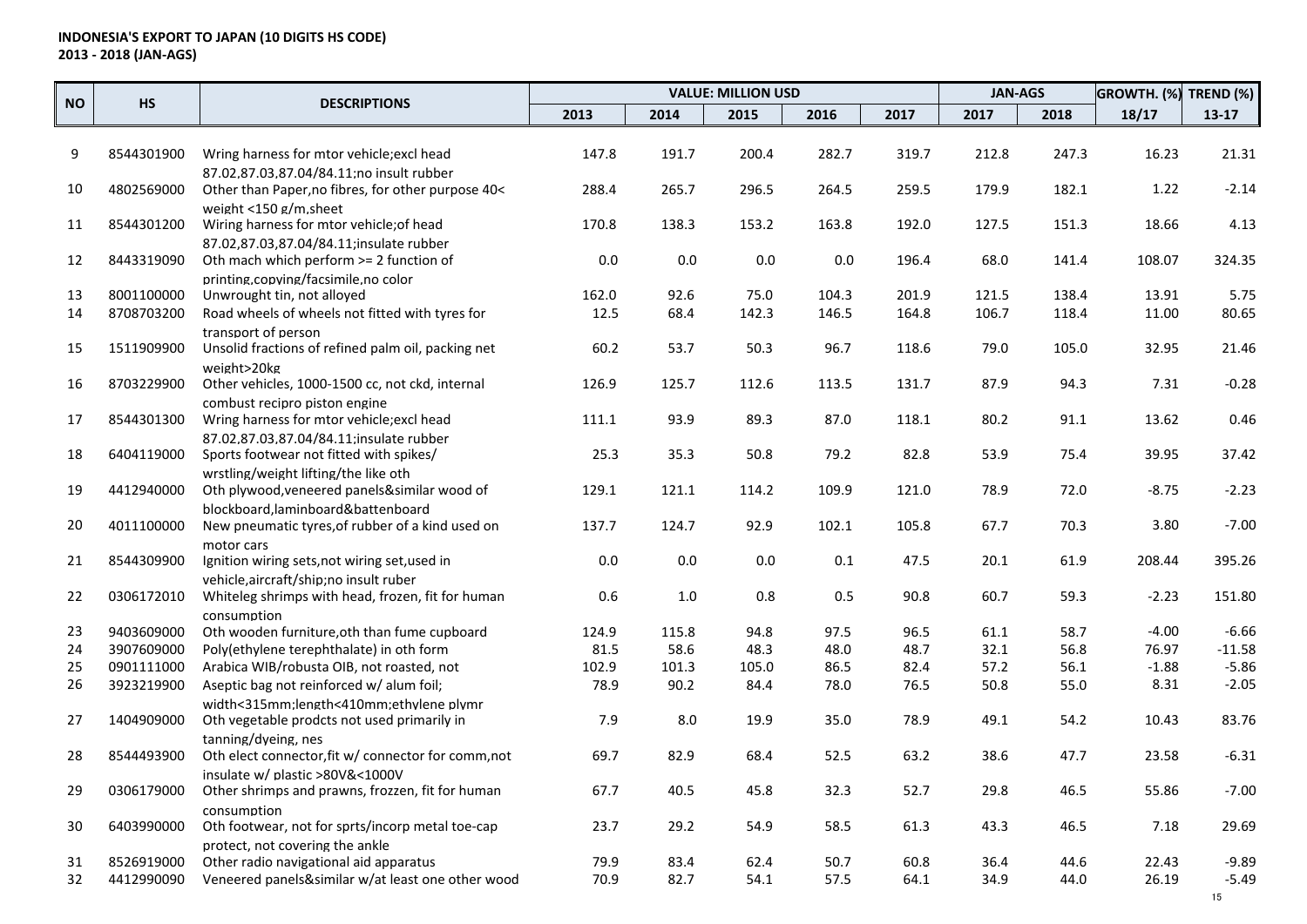| <b>NO</b> | <b>HS</b>  | <b>DESCRIPTIONS</b>                                     |          |         | <b>VALUE: MILLION USD</b> |         | <b>JAN-AGS</b> |         | GROWTH. (%) | TREND (%) |           |
|-----------|------------|---------------------------------------------------------|----------|---------|---------------------------|---------|----------------|---------|-------------|-----------|-----------|
|           |            |                                                         | 2013     | 2014    | 2015                      | 2016    | 2017           | 2017    | 2018        | 18/17     | $13 - 17$ |
|           |            |                                                         |          |         |                           |         |                |         |             |           |           |
| 33        | 0306171020 | Giant tiger prawns headless, frozen, fit for human      | 55.8     | 51.4    | 43.3                      | 71.9    | 84.3           | 57.3    | 43.2        | $-24.61$  | 12.31     |
|           |            | consumption                                             |          |         |                           |         |                |         |             |           |           |
| 34        | 1513299500 | Palm kernel oil, RBD                                    | 20.0     | 44.0    | 30.9                      | 48.9    | 69.6           | 46.0    | 41.0        | $-11.01$  | 29.65     |
| 35        | 1604141100 | Tunas, whole/in pieces, not in minced, in airtight      | 39.9     | 40.2    | 40.0                      | 42.3    | 58.7           | 38.1    | 39.7        | 4.18      | 8.58      |
| 36        | 8431499000 | Oth parts suitable use of machinery of heading 84.30    | 51.2     | 30.6    | 29.4                      | 29.7    | 42.5           | 24.6    | 39.5        | 60.52     | $-3.90$   |
| 37        | 2814100000 | Anhydrous ammonia                                       | 67.0     | 102.6   | 70.6                      | 54.7    | 43.1           | 33.0    | 39.2        | 18.98     | $-14.03$  |
| 38        | 3004101900 | Oth medicaments cont penicillins/their derivatives, in  | 23.4     | 27.9    | 31.0                      | 51.9    | 54.6           | 33.2    | 38.5        | 15.75     | 26.00     |
|           |            | doses/for retail                                        |          |         |                           |         |                |         |             |           |           |
| 39        | 0306171010 | Giant tiger prawns with head, frozen, fit for human     | 15.4     | 15.4    | 7.6                       | 0.3     | 53.2           | 35.4    | 36.1        | 2.16      | $-12.48$  |
|           |            | consumption                                             |          |         |                           |         |                |         |             |           |           |
| 40        | 6404190000 | Oth sports footwear for oth purpossed with outer        | 58.4     | 52.8    | 46.9                      | 47.5    | 65.7           | 40.8    | 35.4        | $-13.24$  | 1.30      |
|           |            | soles of rubber/plastics                                |          |         |                           |         |                |         |             |           |           |
| 41        | 6110200000 | Jerseys, pullovers, cardigans, waistcoat of cotton,     | 41.1     | 33.0    | 24.0                      | 35.2    | 39.8           | 26.0    | 33.7        | 29.58     | $-0.04$   |
|           |            | knitted/crocheted                                       |          |         |                           |         |                |         |             |           |           |
| 42        | 4703290000 | Chemical wood pulp, soda, oth than dis solving          | 59.7     | 76.9    | 72.5                      | 45.2    | 52.0           | 33.1    | 32.1        | $-3.09$   | $-7.74$   |
|           |            | grades, bleached, non coniferous                        |          |         |                           |         |                |         |             |           |           |
| 43        | 2922422000 | Monosodium glutamate (MSG)                              | 46.6     | 45.2    | 53.9                      | 51.3    | 44.9           | 30.1    | 31.7        | 5.41      | 0.51      |
| 44        | 2917360000 | Terephthalic acid and its salts                         | 4.7      | 6.2     | 10.8                      | 31.2    | 59.7           | 45.1    | 31.7        | $-29.87$  | 95.29     |
| 45        | 3920620000 | Poly(ethylene terephthalate)                            | 61.8     | 48.6    | 39.3                      | 44.8    | 40.8           | 26.9    | 30.8        | 14.37     | $-8.70$   |
| 46        | 7404000000 | Copper waste and scrap                                  | 43.9     | 52.9    | 33.2                      | 30.1    | 40.3           | 29.5    | 30.6        | 3.87      | $-7.09$   |
| 47        | 4409290000 | Oth non coniferous oth teak strips friezes for parquet  | 44.0     | 48.1    | 50.0                      | 52.5    | 45.1           | 30.1    | 29.9        | $-0.80$   | 1.36      |
|           |            | flooring                                                |          |         |                           |         |                |         |             |           |           |
| 48        | 6204630090 | Female's trousers/shorts/etc of synthtic fibers not for | 9.6      | 2.1     | 4.7                       | 12.5    | 37.5           | 19.5    | 29.2        | 49.79     | 56.87     |
|           |            | clothing aviator                                        |          |         |                           |         |                |         |             |           |           |
| 49        | 8704312900 | Other lorries (trucks), <= 5 t, not ckd internal        | 43.0     | 38.4    | 33.4                      | 33.9    | 40.1           | 27.4    | 28.6        | 4.24      | $-2.62$   |
|           |            | combustion piston engine                                |          |         |                           |         |                |         |             |           |           |
| 50        | 4401220000 | Non-coniferous wood in chips or particles               | 4.9      | 57.5    | 41.2                      | 35.3    | 53.3           | 36.4    | 27.7        | $-23.82$  | 53.81     |
|           |            | <b>SUB TOTAL</b>                                        | 10,047.2 | 8,916.4 | 8,199.1                   | 8,355.6 | 9,934.8        | 6,154.3 | 7,837.9     | 27.36     | $-0.87$   |
|           |            | <b>OTHERS</b>                                           | 6,036.9  | 5,649.3 | 4,897.0                   | 4,853.9 | 4,755.9        | 3,130.4 | 3,339.5     | 6.68      | $-6.09$   |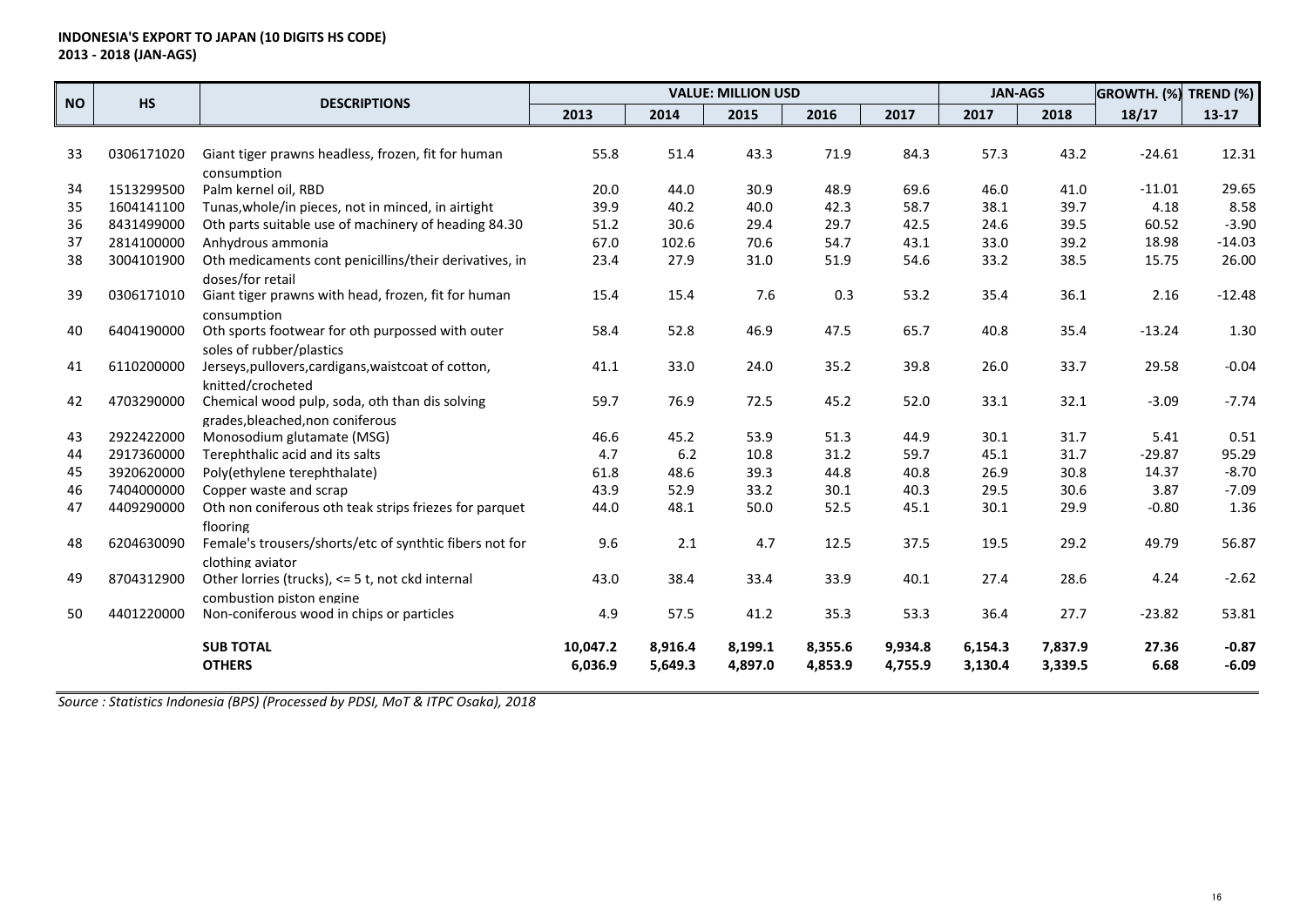|                |                         | <b>DESCRIPTIONS</b>                                              |                          |                          | <b>VALUE: MILLION USD</b> |                          |          | <b>JAN-AGS</b> |          | GROWTH. (%) TREND (%) |          |
|----------------|-------------------------|------------------------------------------------------------------|--------------------------|--------------------------|---------------------------|--------------------------|----------|----------------|----------|-----------------------|----------|
| <b>NO</b>      | <b>HS</b>               |                                                                  | 2013                     | 2014                     | 2015                      | 2016                     | 2017     | 2017           | 2018     | 18/17                 | $13-17$  |
|                |                         | <b>TOTAL IMPORT</b>                                              | 19,284.6                 | 17,007.6                 | 13,263.5                  | 12,984.8                 | 15,240.0 | 9,700.3        | 12,006.4 | 23.77                 | $-7.14$  |
|                |                         | <b>OIL AND GAS</b>                                               | 230.5                    | 69.4                     | 30.8                      | 58.0                     | 30.8     | 17.6           | 23.4     | 32.88                 | $-34.34$ |
| 1              |                         | 2710194300 Other lubricating oils                                | 11.1                     | 10.1                     | 9.5                       | 9.1                      | 9.3      | 6.5            | 6.3      | $-3.69$               | $-4.40$  |
| $\overline{2}$ |                         | 2710194100 Lubricating oil basestock                             | 15.2                     | 13.9                     | 4.2                       | 6.8                      | $6.2$    | 3.7            | 5.7      | 51.58                 | $-22.05$ |
| 3              |                         | 2710194400 Lubricating greases                                   | 3.4                      | 11.6                     | 3.8                       | 3.7                      | 3.8      | 2.7            | 2.9      | 5.85                  | $-8.75$  |
| 4              |                         | 2710198990 Other medium oils and preparations                    | 0.3                      | 0.2                      | 0.1                       | 0.1                      | 4.7      | 0.2            | 2.5      | 1,083.88              | 66.35    |
| 5              |                         | 2710199000 Other of diesel fuel, fuel oils                       | 1.8                      | 2.8                      | 2.4                       | 2.4                      | 2.1      | 1.4            | 1.8      | 34.48                 | 1.44     |
| 6              |                         | 2713120000 Petroleum coke, calcined                              | 1.7                      | 0.5                      | 0.9                       | 1.3                      | 1.1      | 0.7            | 1.2      | 81.61                 | 0.81     |
| $\overline{7}$ |                         | 2712909000 Microcrystalline petroleum wax, slack wax,            | 2.3                      | 2.2                      | 1.5                       | 1.6                      | 1.6      | 1.1            | 1.2      | 11.87                 | $-9.96$  |
|                |                         | ozokerite, lignite wax, peat wax                                 |                          |                          |                           |                          |          |                |          |                       |          |
| 8              |                         | 2710129000 Other petroleum oil, light oil & other than crude     | 0.3                      | 0.2                      | 0.1                       | 0.1                      | 0.2      | $0.1\,$        | 0.5      | 602.96                | $-18.54$ |
| 9              | 2710124000 White spirit |                                                                  | $\overline{\phantom{a}}$ | $\overline{\phantom{a}}$ | 0.0                       | $\overline{\phantom{a}}$ | 0.4      | 0.2            | 0.4      | 56.10                 |          |
| 10             |                         | 2712901000 Other paraffin wax containing by weight >= 0.75% of   | 0.4                      | 0.7                      | 0.6                       | 0.4                      | 0.5      | 0.4            | 0.4      | 1.62                  | $-0.06$  |
| 11             |                         | 2712200000 Paraffin wax containing by weight < 0.75 % of oil     | 0.8                      | $1.0\,$                  | 0.4                       | 0.1                      | 0.1      | 0.1            | 0.1      | 12.65                 | $-45.00$ |
| 12             |                         | 2710125000 Low aromatic solvents containing by weight <= 1 %     | 0.7                      | 0.5                      | 0.5                       | 0.5                      | 0.2      | 0.1            | 0.1      | $-9.65$               | $-21.75$ |
|                |                         | aromatic content                                                 |                          |                          |                           |                          |          |                |          |                       |          |
| 13             |                         | 2713200000 Petroleum bitumen                                     | 0.2                      | $0.1\,$                  | 0.1                       | $0.1\,$                  | $0.1\,$  | $0.1\,$        | $0.1\,$  | 9.91                  | $-13.32$ |
| 14             |                         | 2715000000 Bituminous mix. based on natural asphalt on natural   | $0.1\,$                  | $0.0\,$                  | 0.0                       | $0.1\,$                  | $0.1\,$  | $0.1\,$        | 0.1      | 33.67                 | 14.41    |
|                |                         | bitumen, on petroleum bitume                                     |                          |                          |                           |                          |          |                |          |                       |          |
| 15             |                         | 2712100000 Petroleum jelly                                       | $0.1\,$                  | 0.1                      | 0.2                       | $0.1\,$                  | 0.1      | $0.0\,$        | 0.1      | 18.98                 | $-2.54$  |
| 16             |                         | 2710196000 Transformer and circuit breakers oils                 | $0.0\,$                  | 0.0                      | $0.0\,$                   | 0.1                      | 0.1      | 0.1            | $0.0\,$  | $-27.23$              | 136.37   |
| 17             |                         | 2710192000 Topped crudes                                         | 0.0                      | 0.0                      | 0.0                       | 0.0                      | 0.0      | 0.0            | 0.0      | 63.59                 | $-14.15$ |
| 18             |                         | 2710126000 Other solvent spirits                                 | 0.0                      | $0.0\,$                  | 0.0                       | 0.1                      | 0.1      | 0.1            | 0.0      | $-65.35$              | 85.01    |
| 19             |                         | 2710200000 Petroleum oils and obtained from bituminous           | 0.0                      |                          | 0.0                       | 0.0                      | 0.0      | 0.0            | 0.0      | 201.29                |          |
|                |                         | minerals(oth then crude), con                                    |                          |                          |                           |                          |          |                |          |                       |          |
| 20             |                         | 2710195000 Hydraulic brake fluid                                 | $0.1\,$                  | 0.0                      | 0.0                       | 0.0                      | 0.0      | $0.0\,$        | 0.0      | 327.01                | $-61.30$ |
|                |                         | <b>SUB TOTAL</b>                                                 | 38.4                     | 43.8                     | 24.4                      | 26.8                     | 30.6     | 17.5           | 23.4     | 33.9                  | $-9.0$   |
|                |                         | <b>OTHERS</b>                                                    | 192.0                    | 25.6                     | $6.4\,$                   | 31.3                     | 0.1      | 0.1            | 0.0      | $-98.5$               | $-76.0$  |
|                |                         | <b>NON OIL AND GAS</b>                                           | 19,054.1                 | 16,938.2                 | 13,232.7                  | 12,926.8                 | 15,209.3 | 9,682.7        | 11,983.0 | 23.76                 | $-6.96$  |
| 1              |                         | 8708402600 Gear boxes, assembled for transport of persons        | 217.8                    | 236.2                    | 200.0                     | 318.4                    | 403.2    | 237.9          | 351.2    | 47.66                 | 16.53    |
| $\overline{2}$ |                         | 8704102800 Damper, designed for-off highway, not CKD, g.v.w. >   | 55.3                     | 91.8                     | 61.0                      | 9.4                      | 238.6    | 156.8          | 253.2    | 61.52                 | 6.66     |
| 3              |                         | 9801202000 Vhcls of head 8704 with 5 ton < gross weight <= 24    | 597.9                    | 475.6                    | 209.8                     | 201.5                    | 273.5    | 163.8          | 249.1    | 52.02                 | $-21.51$ |
|                |                         | ton, incmpltly knocked down                                      |                          |                          |                           |                          |          |                |          |                       |          |
| 4              |                         | 7108120010 Gold in lumps, ingots or cast bars                    | 10.1                     | 1.2                      |                           | $\overline{\phantom{a}}$ | 99.6     | 13.3           | 224.1    | 1,591.58              |          |
| 5              |                         | 7403110000 Refined copper for cathodes and sections of           | 383.7                    | 346.9                    | 216.5                     | 184.0                    | 183.2    | 97.8           | 178.6    | 82.52                 | $-19.05$ |
| 6              |                         | 7225509000 Flat-roll not high speed steel, w.>=600mm not further | 44.4                     | 72.1                     | 71.2                      | 94.9                     | 175.0    | 98.8           | 165.9    | 67.95                 | 35.25    |
|                |                         | worked than cold-rolled                                          |                          |                          |                           |                          |          |                |          |                       |          |
| 7              |                         | 8431499000 Oth parts suitable use of machinery of heading 84.30  | 193.9                    | 138.3                    | 88.0                      | 90.5                     | 145.3    | 91.9           | 155.3    | 68.99                 | $-9.52$  |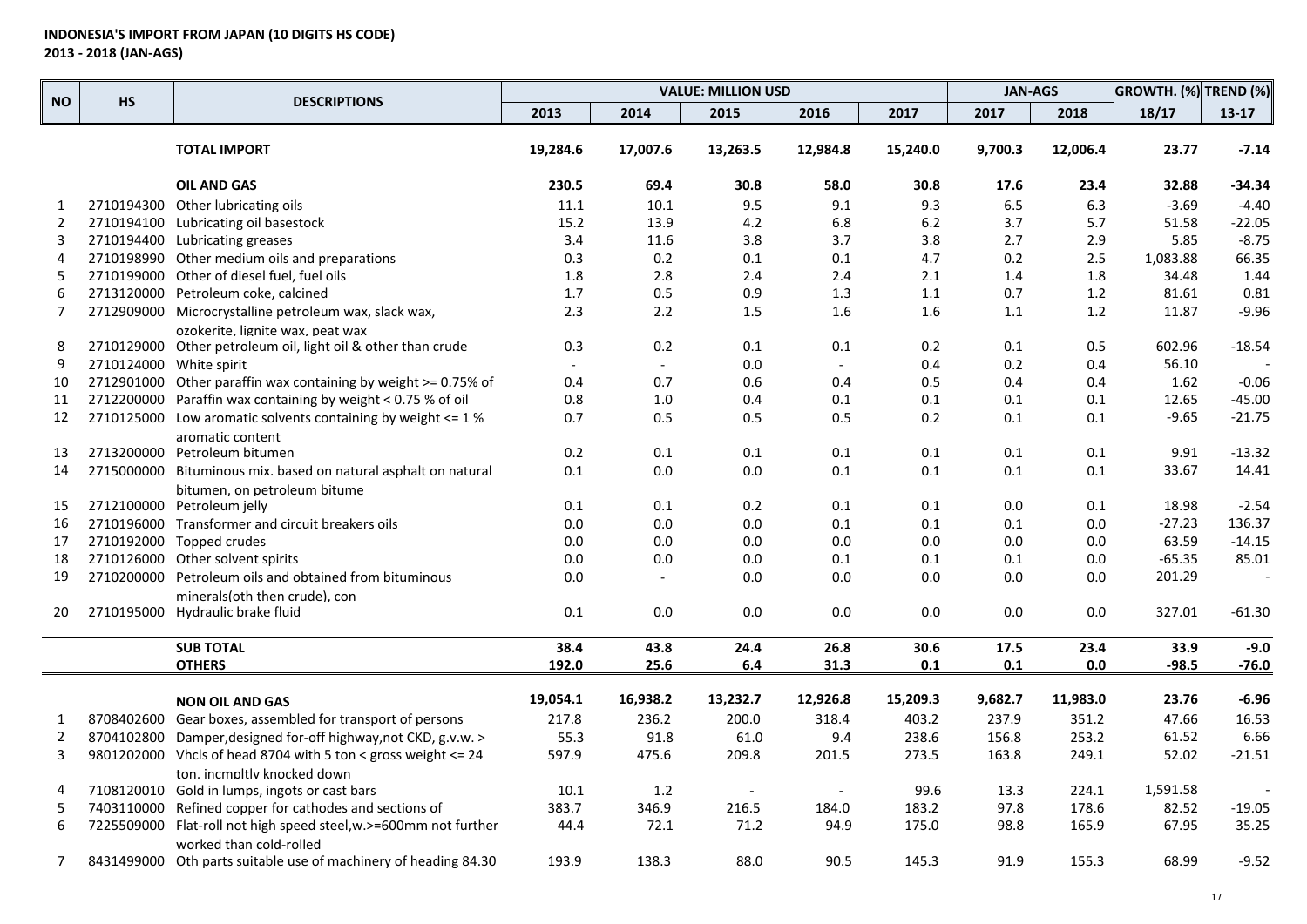|           |                          |                                                                                                                          | <b>VALUE: MILLION USD</b> |              |              |                          |              | <b>JAN-AGS</b> |              | <b>GROWTH.</b> $(\%)$ TREND $(\%)$ |                  |
|-----------|--------------------------|--------------------------------------------------------------------------------------------------------------------------|---------------------------|--------------|--------------|--------------------------|--------------|----------------|--------------|------------------------------------|------------------|
| <b>NO</b> | HS                       | <b>DESCRIPTIONS</b>                                                                                                      | 2013                      | 2014         | 2015         | 2016                     | 2017         | 2017           | 2018         | 18/17                              | $13 - 17$        |
|           |                          |                                                                                                                          |                           |              |              |                          |              |                |              |                                    |                  |
| 8         |                          | 8703236391 Oth motor car excl van, 2000-2500cc, not ckd, 2                                                               | 188.5                     | 184.8        | 203.7        | 137.7                    | 166.2        | 106.7          | 137.1        | 28.56                              | $-5.31$          |
| 9         |                          | WD, intern combust rcipro pston eng                                                                                      | 450.5                     | 322.0        |              | 88.8                     | 222.5        |                | 134.9        | $-10.33$                           | $-23.65$         |
|           |                          | 9801203000 Vhcls of head 8704 with gross weight >24<br>ton.incmpltly knocked down.for good                               |                           |              | 93.6         |                          |              | 150.5          |              |                                    |                  |
| 10        |                          | 8429520000 Mach with a 360, revolving super struct, mech                                                                 | 79.2                      | 82.7         | 51.1         | 63.6                     | 186.0        | 132.3          | 133.6        | 0.97                               | 15.53            |
|           |                          | shovels, excavators and shove loader                                                                                     |                           |              |              |                          |              |                |              |                                    |                  |
| 11        |                          | 8443910000 Part & accessori of print machinery used for print by                                                         | 139.1                     | 226.9        | 181.2        | 205.7                    | 229.0        | 152.4          | 129.0        | $-15.35$                           | 9.41             |
|           |                          | component of head 84.42                                                                                                  |                           |              |              |                          |              |                |              |                                    |                  |
| 12        |                          | 8703236291 Oth motor car excl van, 1800-2000cc, not ckd, 2                                                               | 22.5                      | 24.9         | 51.9         | 43.1                     | 102.2        | 64.8           | 114.3        | 76.31                              | 43.03            |
| 13        |                          | WD, intern combust reipro pston eng                                                                                      | 252.4                     | 165.3        | 185.1        | 162.2                    | 171.0        | 116.2          | 104.0        | $-10.47$                           | $-7.67$          |
| 14        |                          | 8708997000 Other chasis frames or parts<br>4011949000 Oth new pneumatic tyre, of rubber, rimsize >=61cm,                 | 143.7                     | 110.5        | 86.1         | 70.8                     | 133.7        | 80.6           | 99.7         | 23.79                              | $-5.72$          |
|           |                          | used for oth, purposer                                                                                                   |                           |              |              |                          |              |                |              |                                    |                  |
| 15        |                          | 7208390000 Flat-rolled iron/nas, hot rolled width >600 mm, thick<                                                        | 163.8                     | 142.3        | 170.2        | 146.8                    | 127.8        | 65.9           | 90.9         | 37.88                              | $-4.55$          |
|           |                          | $3 \, \text{mm}$                                                                                                         |                           |              |              |                          |              |                |              |                                    |                  |
| 16        |                          | 8409994900 Other for engines of other vehicles of chapter 87                                                             | 132.2                     | 123.4        | 58.4         | 52.2                     | 83.9         | 50.5           | 86.0         | 70.20                              | $-16.22$         |
| 17        |                          | 7318150000 Screw metal with/without nuts/washers with an                                                                 | 129.2                     | 114.5        | 92.8         | 111.3                    | 114.8        | 75.9           | 85.3         | 12.29                              | $-2.60$          |
|           |                          | external diameter <= 16 mm                                                                                               |                           |              |              |                          |              |                |              |                                    |                  |
| 18        |                          | 8413301200 Recipro/rotary for water pumps/fuel of kind eng of                                                            | 3.3                       | 7.2          | 4.5          | 3.4                      | 91.8         | 55.5           | 82.4         | 48.61                              | 81.02            |
|           |                          | mtr vhl head 8702,8703,8704                                                                                              |                           |              |              |                          |              |                |              |                                    |                  |
| 19<br>20  |                          | 8708999000 Other parts, acces for other vehicles of heading 8701-<br>8429110000 Track laying, bulldozers and angledozers | 62.5<br>82.5              | 66.7<br>67.8 | 62.1<br>47.1 | 66.4<br>12.1             | 76.0<br>87.1 | 49.8           | 81.8         | 64.14<br>34.33                     | 3.94<br>$-14.92$ |
| 21        |                          | 7209170090 Flat-roll, in coils, pickled/not, cold-roll                                                                   | 103.6                     | 98.7         | 69.3         | 63.7                     | 81.5         | 55.9<br>47.3   | 75.1<br>71.9 | 51.96                              | $-8.76$          |
|           |                          | 0.5 <thick<1mm,width>1250 mm</thick<1mm,width>                                                                           |                           |              |              |                          |              |                |              |                                    |                  |
| 22        |                          | 7228301000 Oth bars&rods, of silico-manganese steel of circular                                                          | 80.1                      | 75.4         | 75.8         | 80.3                     | 89.2         | 58.9           | 66.6         | 12.98                              | 2.80             |
|           |                          | cross-section                                                                                                            |                           |              |              |                          |              |                |              |                                    |                  |
| 23        |                          | 8402201000 Electric super heated water boilers electrically                                                              | 0.1                       | $2.0$        | 0.3          | $\overline{\phantom{a}}$ | 32.0         | 13.1           | 64.3         | 390.76                             |                  |
| 24        |                          | 8406810000 Turbines oth than marine propulsion of an output                                                              | 11.4                      | $0.0\,$      | 49.0         | 72.9                     | 35.2         | 24.4           | 61.7         | 153.11                             | 175.37           |
|           |                          | exceeding 40 MW                                                                                                          |                           |              |              |                          |              |                |              |                                    |                  |
| 25        |                          | 8702108920 Oth motor coach, bus/minibus, for >=10 p, g.v.w.                                                              |                           |              |              |                          | 53.9         | 38.1           | 57.0         | 49.46                              |                  |
|           |                          | >=18 t & <24t, not ckd.diesel                                                                                            |                           |              |              |                          |              |                |              |                                    |                  |
| 26        |                          | 8901207000 Tankers of gross tonnage > 5000 ton but <= 50000                                                              |                           | 9.0          | 16.2         | 44.2                     | 17.0         | $\sim$         | 55.1         | 0.00                               |                  |
| 27        |                          | 8708409200 Parts of gear boxes and parts thereof transport of                                                            | 135.5                     | 107.7        | 98.8         | 106.2                    | 86.9         | 60.5           | 54.8         | $-9.41$                            | $-8.63$          |
| 28        | 8482100000 Ball bearings |                                                                                                                          | 87.0                      | 74.4         | 50.3         | 48.7                     | 66.9         | 41.8           | 54.2         | 29.72                              | $-9.06$          |
| 29        |                          | 8542390000 Other electronic integrated circuits                                                                          | 103.1                     | 77.1         | 90.8         | 102.9                    | 80.8         | 55.0           | 53.9         | $-2.01$                            | $-1.97$          |
| 30        |                          | 8708502790 Drive-axles for damper, not ckd dmtr < 120 mmfor                                                              | 0.7                       | 0.9          | 1.0          | $0.0\,$                  | 29.9         | 11.6           | 53.2         | 356.94                             | 51.45            |
|           |                          | goods/special purpose yhcls                                                                                              |                           |              |              |                          |              |                |              |                                    |                  |
| 31        |                          | 8901903600 Other vessels, for transp. motorised of gross tonnage                                                         | 5.5                       | 52.8         | 57.9         | 68.9                     | 39.5         | 39.5           | 52.3         | 32.26                              | 52.38            |
| 32        |                          | >5000 but <= 50000 ton<br>8407347100 Fully assembled of a cylinder capacity not exceeding                                | 14.4                      | 15.1         | 5.7          | 2.8                      | 0.8          | 0.6            | 51.7         | 8,837.57                           | $-52.59$         |
|           |                          | 2000 cc                                                                                                                  |                           |              |              |                          |              |                |              |                                    |                  |